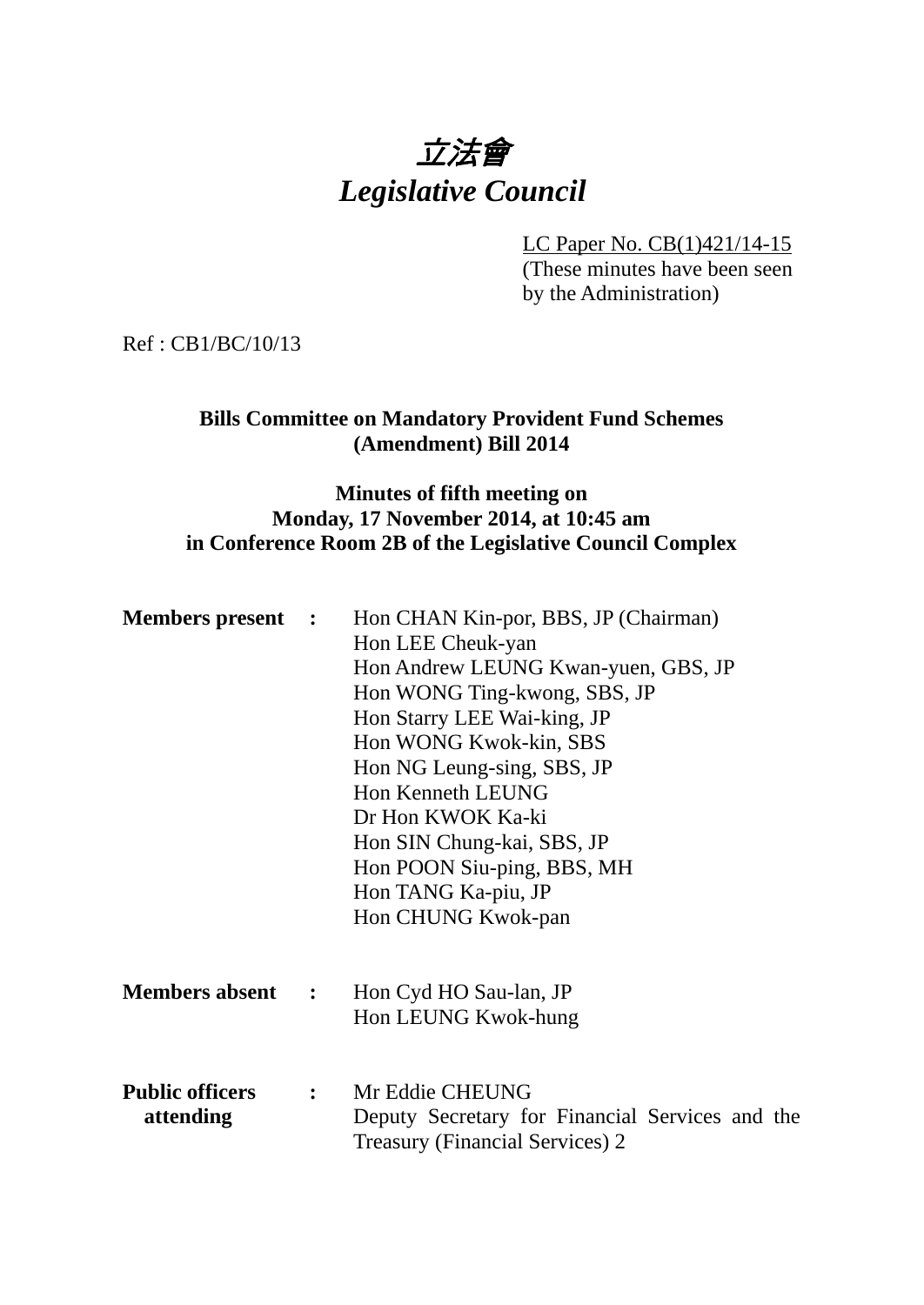|                                                      | Miss Susanna LAI<br>Principal Assistant Secretary for Financial<br>Services and the Treasury (Financial Services)3                           |
|------------------------------------------------------|----------------------------------------------------------------------------------------------------------------------------------------------|
|                                                      | Miss Elaine NG<br><b>Senior Government Counsel</b><br>Department of Justice                                                                  |
|                                                      | Mr Alex LAI<br><b>Government Counsel</b><br>Department of Justice                                                                            |
| <b>Attendance by</b><br>$\ddot{\cdot}$<br>invitation | Mr Darren McSHANE<br>Chief Regulation & Policy Officer and<br><b>Executive Director</b><br><b>Mandatory Provident Fund Schemes Authority</b> |
|                                                      | Ms Gabriella YEE<br>Head (Policy Development and Research)<br><b>Mandatory Provident Fund Schemes Authority</b>                              |
| <b>Clerk in attendance:</b>                          | <b>Ms Annette LAM</b><br>Chief Council Secretary (1)3                                                                                        |
| <b>Staff in attendance:</b>                          | Miss Evelyn LEE<br><b>Assistant Legal Adviser 10</b>                                                                                         |
|                                                      | Ms Connie HO<br>Senior Council Secretary (1)3                                                                                                |
| I.<br>(LC Paper No. CB(1)177/14-15                   | <b>Confirmation of minutes of meetings</b><br>Minutes of meeting held on<br>7 October 2014                                                   |
| LC Paper No. CB(1)218/14-15                          | Minutes of meeting held on<br>$\qquad \qquad -$<br>27 October 2014)                                                                          |

Action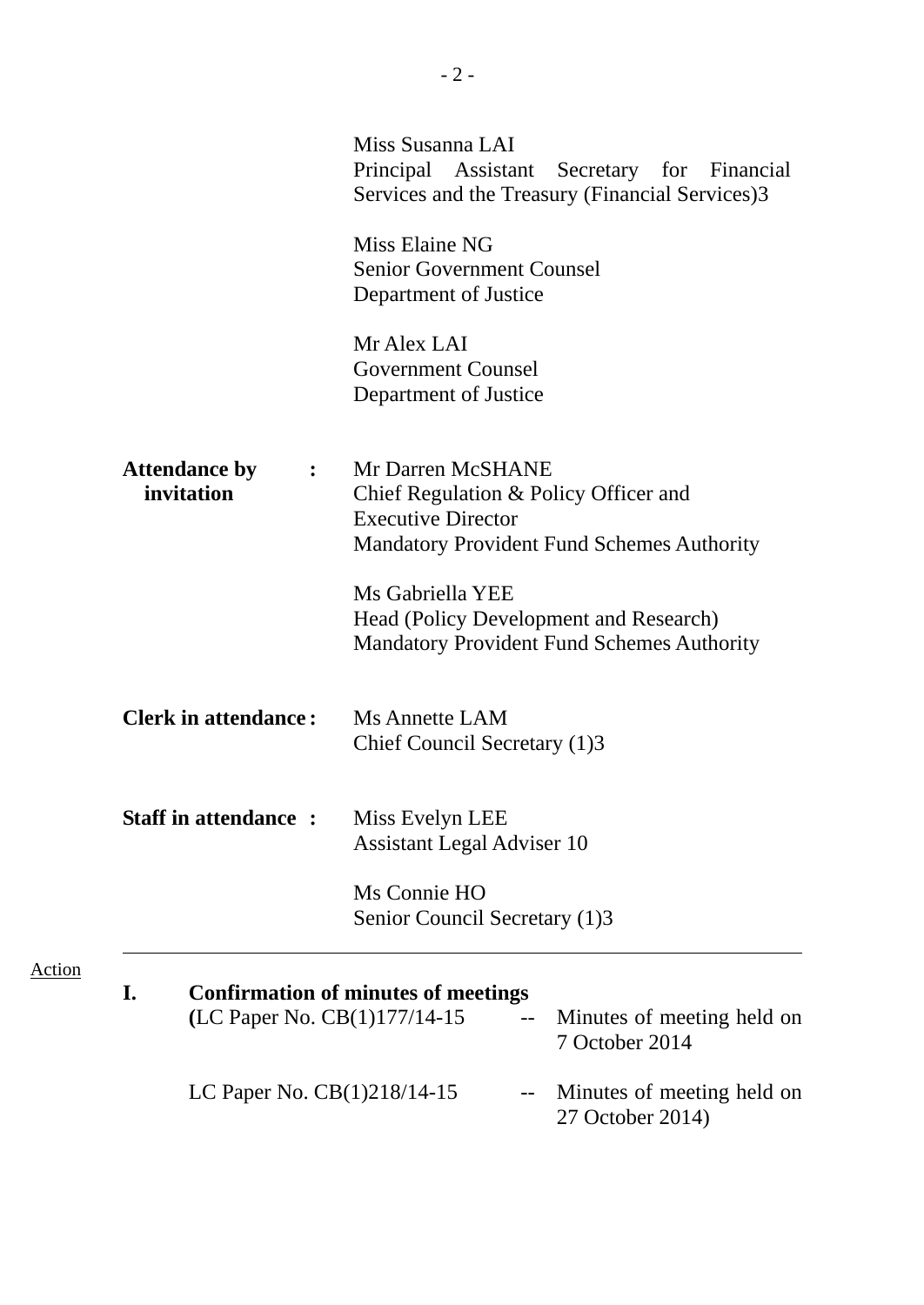Action  $-3$  -

The minutes of meetings held on 7 October and 27 October 2014 were confirmed.

| <b>Meeting with the Administration</b>                            |                                                                                                                                    |
|-------------------------------------------------------------------|------------------------------------------------------------------------------------------------------------------------------------|
| $(LC$ Paper No. $CB(1)217/14-15(01)$ -- List of follow-up actions | arising from the discussion<br>the meeting<br>at<br>on<br>27 October 2014                                                          |
| LC Paper No. $CB(1)217/14-15(02)$                                 | -- The Administration's<br>responses to follow-up<br>actions<br>from<br>arising<br>discussion at the meeting<br>on 27 October 2014 |
| LC Paper No. $CB(1)217/14-15(03)$                                 | -- The Administration's<br>the<br>to<br>responses<br>public/organizations'<br>comments                                             |
| Clause-by-clause examination of the Bill                          |                                                                                                                                    |
| Starting from clause 21                                           |                                                                                                                                    |
| LC Paper No. CB(3)762/13-14                                       | -- The Bill                                                                                                                        |

LC Paper No.  $CB(1)2021/13-14(01)$  -- Mark-up copy of the Bill prepared by the Legal Service Division (Restricted to members only))

2.. The Bills Committee deliberated (Index of proceedings attached at **Appendix**).

Follow-up action required of the Administration

- 3. The Administration was requested to:
	- (a) provide its feedback to the following proposals:
		- (i) reducing the number of minimum free-of-charge withdrawals of Mandatory Provident Fund ("MPF") accrued benefits by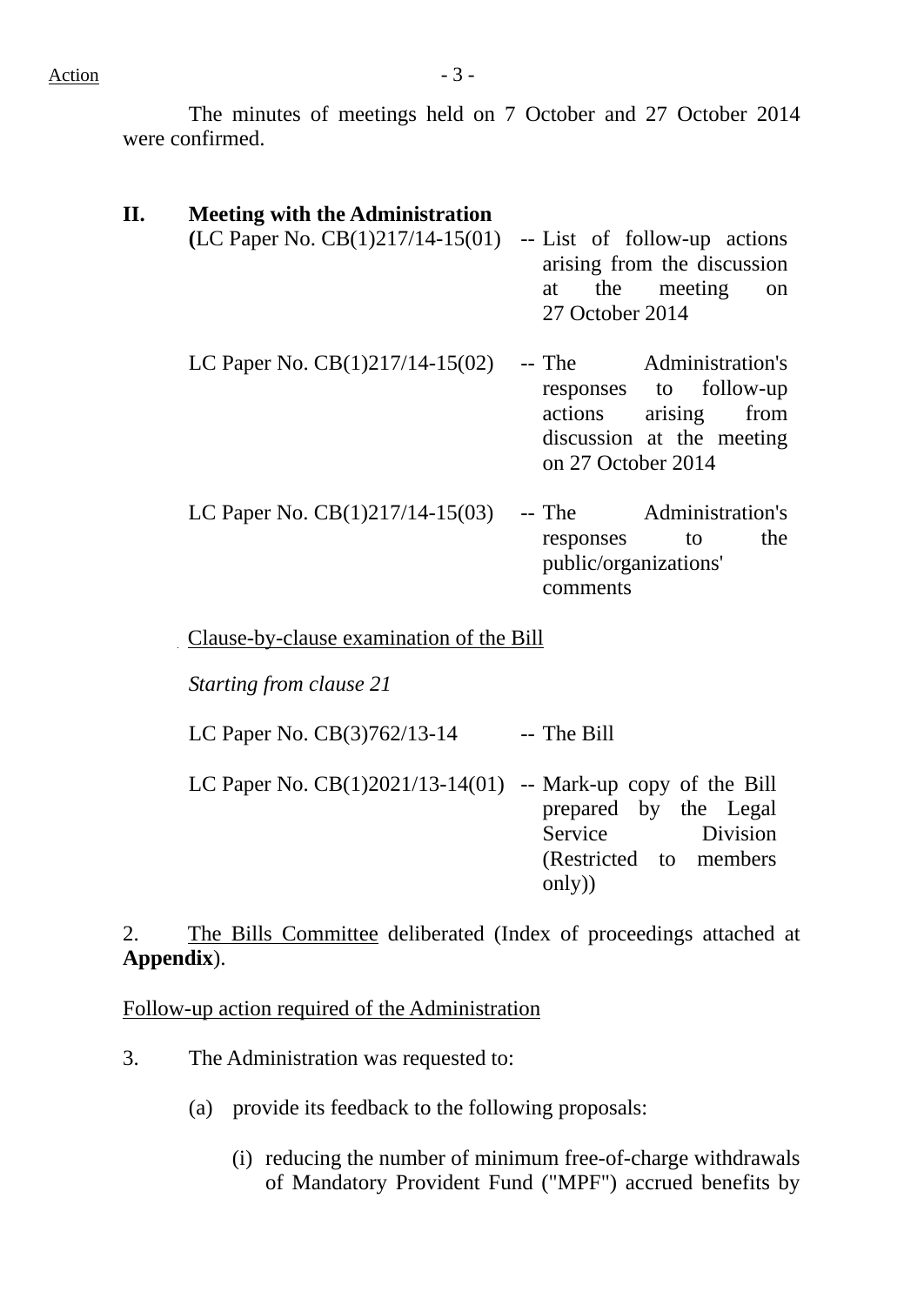scheme members from at least 12 times a year as proposed by the Bill to say, no more than four times a year, or setting a minimum amount for each withdrawal to reduce the administrative cost of trustees arising from the phased withdrawal arrangement;

- (ii) allowing early withdrawal of MPF accrued benefits by a scheme member who had been certified by a registered medical practitioner or a registered Chinese medicine practitioner of having a "terminal illness" without the need of defining "remaining life expectancy";
- (iii) including "critical illness" as an additional ground for early withdrawal of MPF accrued benefits;
- (b) assess the impact of the adoption of "critical illness" as a ground of early withdrawal of MPF accrued benefits, in addition to the existing "total incapacity" ground for early withdrawal or as an alternative to the "terminal illness" ground for scheme members suffering from serious illness to withdraw their MPF accrued benefits early;
- (c) advise whether allowing early withdrawal of MPF accrued benefits for treatment of terminal illness/critical illness would affect scheme members' eligibility for various financial assistance schemes from the Government; and
- (d) clarify, in respect of the first 12 instalments under the proposed section 35B of the Mandatory Provident Fund Schemes (General) Regulation (Cap.485A), whether the setting of a minimum amount per withdrawal by trustees in an agreement made with a scheme member concerned was permissible under the amended Regulation.

(*Post-meeting note*: The information provided by the Administration was issued to members vide LC Paper No. CB(1)/305/14-15(02) on 28 November 2014.)

#### Date of next meeting

4. The Chairman reminded members that the next meeting would be held on Tuesday, 2 December 2014 at 4:30 pm to meet with the Administration.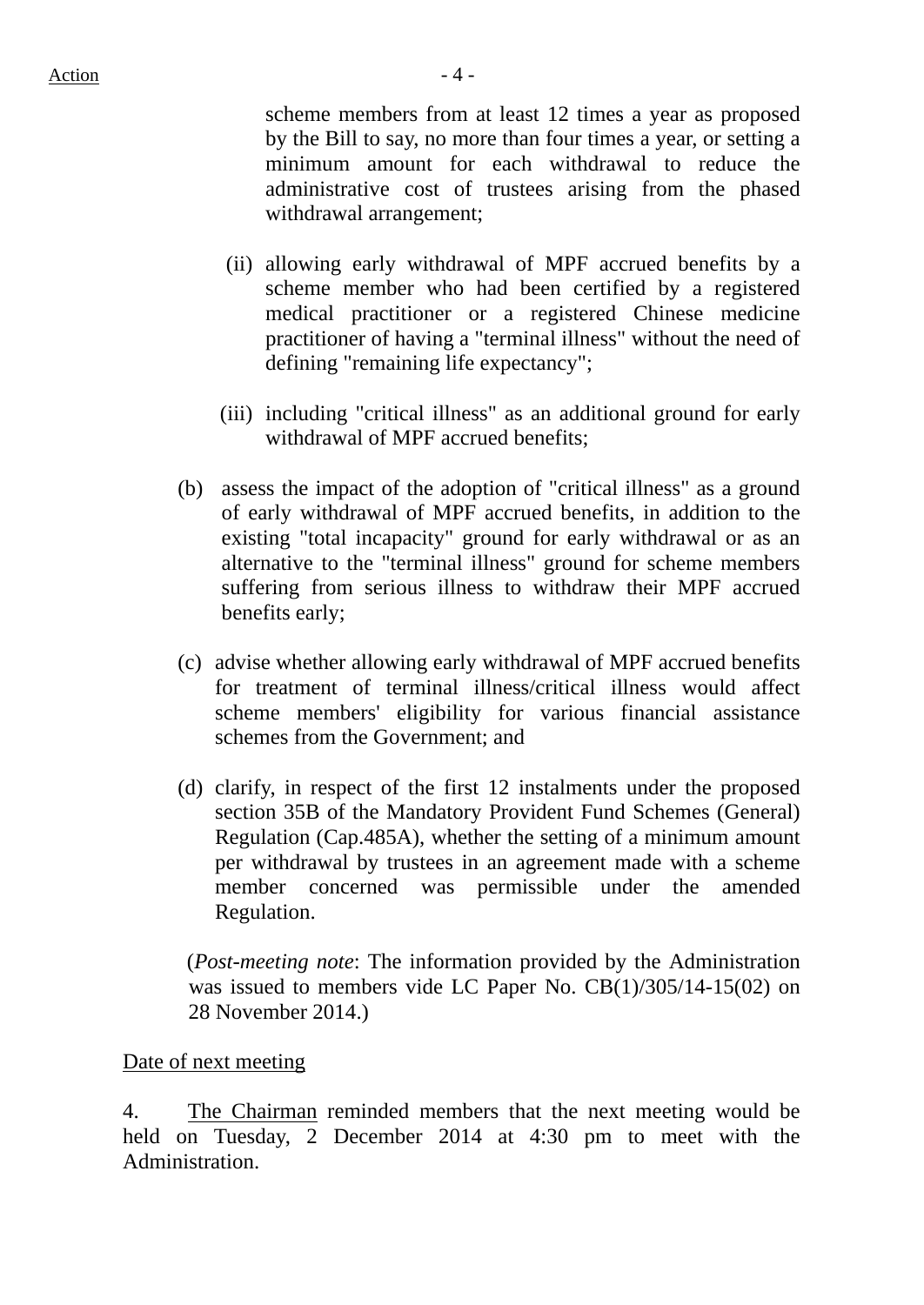# **III. Any other business**

5. There being no other business, the meeting ended at 12:42 pm.

Council Business Division 1 Legislative Council Secretariat 12 January 2015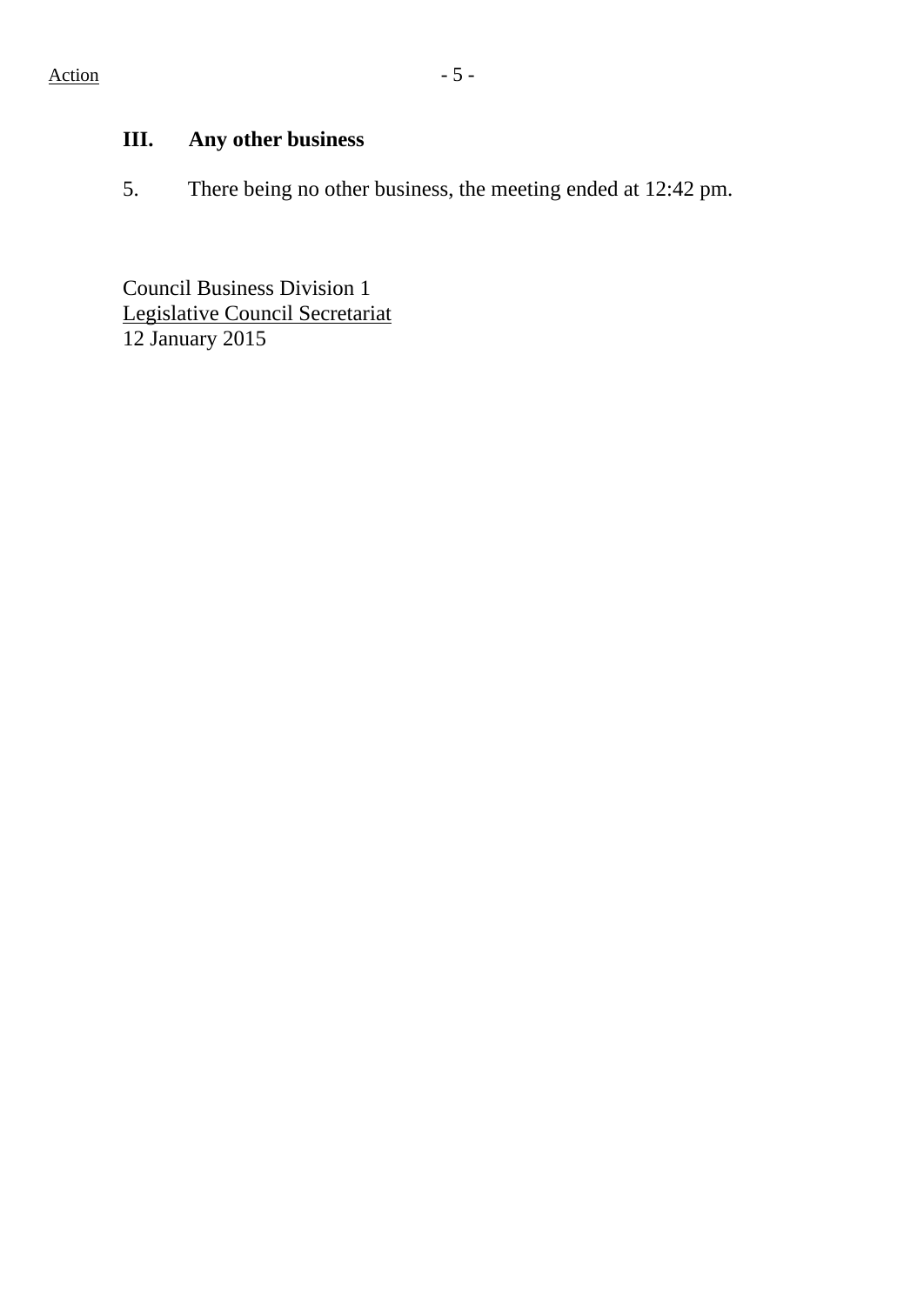#### **Proceedings of the fifth meeting of the Bills Committee on Mandatory Provident Fund Schemes (Amendment) Bill 2014 on Monday, 17 November 2014, at 10:45 am in Conference Room 2B of the Legislative Council Complex**

| <b>Time</b><br>marker | <b>Speaker</b>                                                | Subject(s)                                                                                                                                                                                                                                                                                                                                                                                                                                                                                                                                              | <b>Action</b><br>required |
|-----------------------|---------------------------------------------------------------|---------------------------------------------------------------------------------------------------------------------------------------------------------------------------------------------------------------------------------------------------------------------------------------------------------------------------------------------------------------------------------------------------------------------------------------------------------------------------------------------------------------------------------------------------------|---------------------------|
| $000000 -$<br>000430  | Chairman                                                      | Opening remarks                                                                                                                                                                                                                                                                                                                                                                                                                                                                                                                                         |                           |
| $000431 -$<br>000450  | Chairman                                                      | Confirmation of minutes of meetings on 7 October<br>and 27 October 2014                                                                                                                                                                                                                                                                                                                                                                                                                                                                                 |                           |
| $000451 -$<br>000852  | Chairman<br>Administration                                    | Briefing by the Administration on its responses to<br>the follow-up actions arising from discussion at the<br>meeting on 27 October 2014 (LC Paper No.<br>$CB(1)217/14-15(02))$<br>Members raised no questions.                                                                                                                                                                                                                                                                                                                                         |                           |
| $000853 -$<br>001106  | Chairman<br>Administration                                    | Briefing by the Administration on its responses to<br>the public/organizations' comments (LC Paper No.<br>$CB(1)217/14-15(03)$                                                                                                                                                                                                                                                                                                                                                                                                                          |                           |
| $001107 -$<br>001202  | Chairman<br><b>WONG</b><br>Mr<br>Ting-kwong<br>Administration | (LC Paper No. CB(1)217/14-15(03): P.1-P.2)<br>Phased withdrawal of accrued benefits<br>Withdrawal arrangements<br>In response to Mr WONG Ting-kwong's enquiry<br>on whether members would be required to make<br>separate applications for individual withdrawals,<br>the Administration advised that scheme members<br>could provide trustees with standing instructions<br>setting out the amount and interval of withdrawals<br>such that trustees could act accordingly.                                                                            |                           |
| $001203 -$<br>001520  | Chairman<br>Administration                                    | The Chairman relayed the Mandatory Provident<br>Fund ("MPF") industry's concern that the proposed<br>minimum free-of-charge withdrawal arrangements<br>of accrued benefits (i.e. trustees were statutorily<br>required to process at least 12 withdrawal requests<br>made by a scheme member per year free of charge)<br>without a minimum amount set for such<br>withdrawals would increase the operating costs of<br>trustees. He enquired whether the Administration<br>would consider revising the proposal.<br>The Administration responded that - |                           |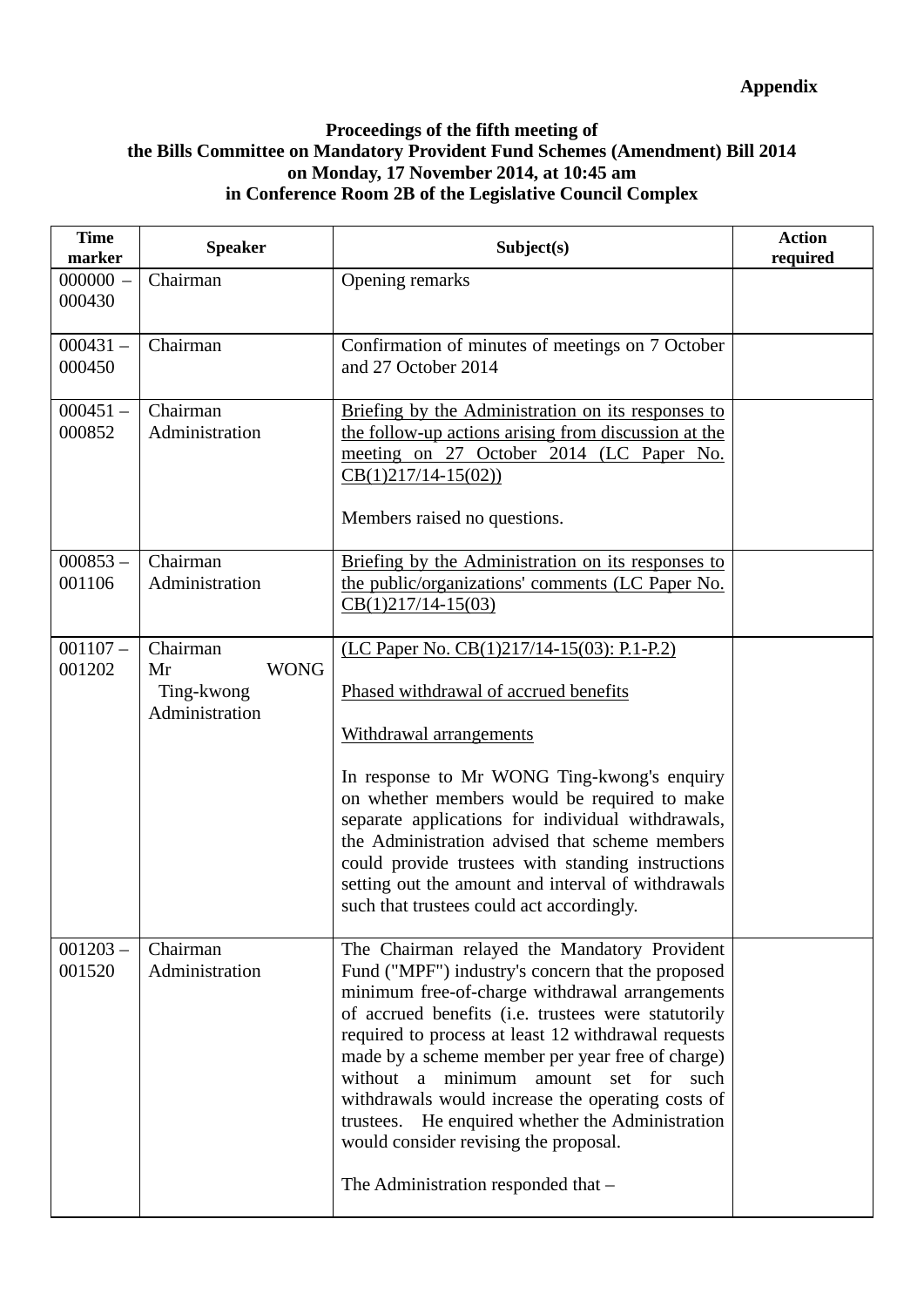| <b>Time</b><br>marker | <b>Speaker</b>                                      | Subject(s)                                                                                                                                                                                                                                                                                                                                                                                                                         | <b>Action</b><br>required |
|-----------------------|-----------------------------------------------------|------------------------------------------------------------------------------------------------------------------------------------------------------------------------------------------------------------------------------------------------------------------------------------------------------------------------------------------------------------------------------------------------------------------------------------|---------------------------|
|                       |                                                     | the proposal for phased withdrawal of accrued<br>(a)<br>benefits proposed under the Bill was devised<br>upon the outcome of consultation with the<br>public, stakeholders and the Panel<br>on<br>Financial Affairs ("FA Panel") of the<br>Legislative Council;                                                                                                                                                                     |                           |
|                       |                                                     | (b) in the original proposal discussed by the FA<br>Panel, the Administration proposed that a<br>trustee should entertain a scheme member's<br>request for phased withdrawals free-of-charge<br>at least four times a year. After taking into<br>account the views of FA Panel members, the<br>Administration revised the proposal that a<br>trustee should entertain such withdrawals<br>free-of-charge at least 12 times a year; |                           |
|                       |                                                     | the current proposal had balanced between the<br>(c)<br>need for providing flexibility to scheme<br>members and maintaining administrative<br>efficiency and cost effectiveness of the MPF<br>System; and                                                                                                                                                                                                                          |                           |
|                       |                                                     | Administration<br>the<br>welcomed<br>further<br>(d)<br>discussion with stakeholders, including the<br>industry, over the minimum number of<br>free-of-charge withdrawal a year and the<br>rationale for setting a minimum withdrawal<br>amount.                                                                                                                                                                                    |                           |
| $001521 -$            | Chairman                                            | Ms Starry LEE's views -                                                                                                                                                                                                                                                                                                                                                                                                            |                           |
| 002257                | Ms Starry LEE<br>Mr LEE Cheuk-yan<br>Administration | (a) FA Panel members' suggestion of increasing<br>the frequency of minimum free-of-charge<br>withdrawals of accrued benefits from four<br>times to 12 times a year aimed to provide<br>scheme members with enhanced flexibility<br>under the proposed phased withdrawal<br>financial<br>arrangements<br>$\mathbf{to}$<br>meet<br>their<br>management needs; and                                                                    |                           |
|                       |                                                     | the proposals for reducing the frequency of<br>(b)<br>free withdrawals and setting a minimum<br>amount for such withdrawals could be<br>considered in the light of the MPF industry's<br>concern about the impact of the phased<br>withdrawal arrangements on the operating<br>costs of trustees, which might be shared by all<br>scheme members in the MPF System.                                                                |                           |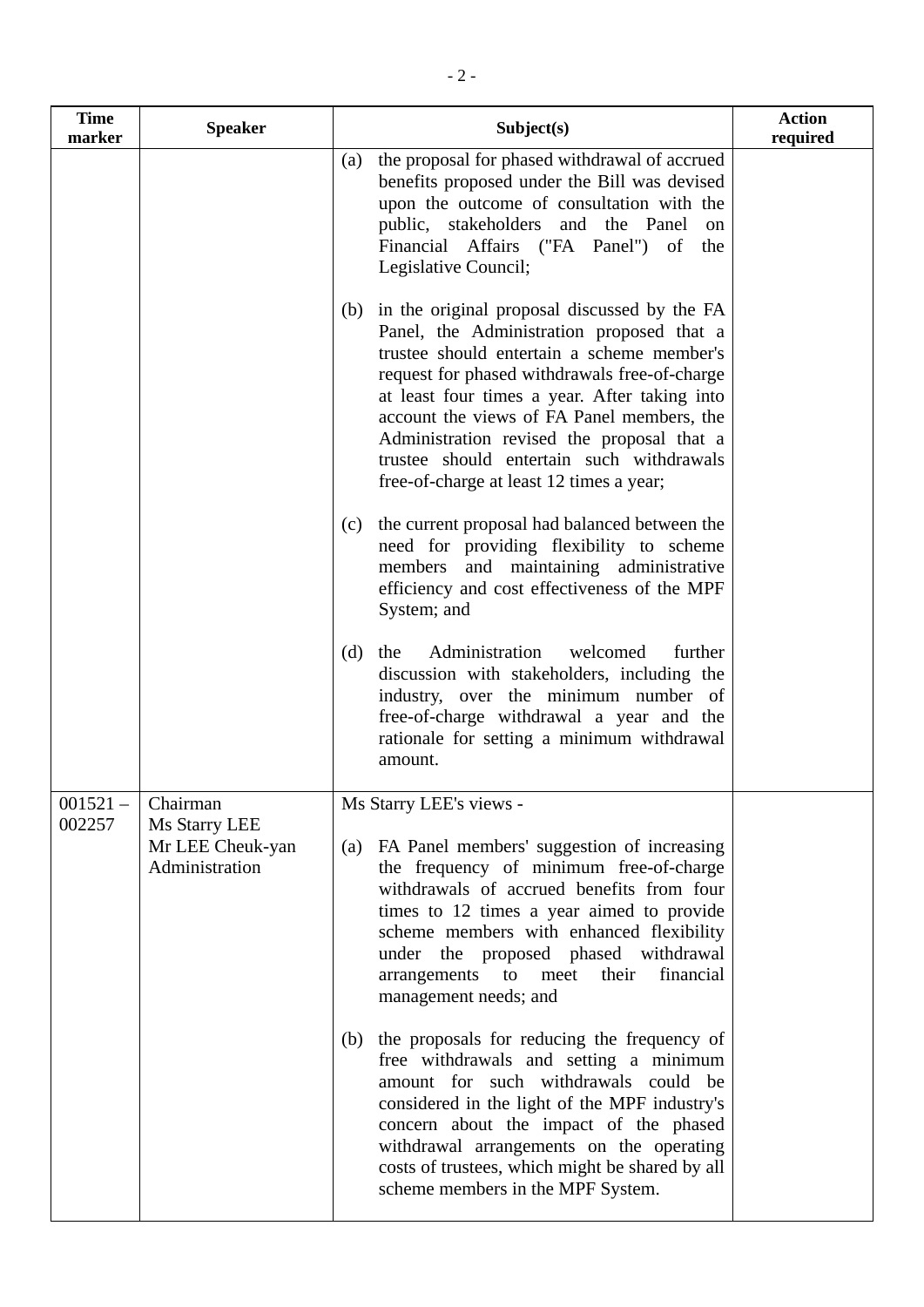| <b>Time</b><br>marker | <b>Speaker</b> | Subject(s)                                                                                                                                                                                                                                                                                                                                                                                                                                                                                       | <b>Action</b><br>required |
|-----------------------|----------------|--------------------------------------------------------------------------------------------------------------------------------------------------------------------------------------------------------------------------------------------------------------------------------------------------------------------------------------------------------------------------------------------------------------------------------------------------------------------------------------------------|---------------------------|
|                       |                | The Administration supplemented that -                                                                                                                                                                                                                                                                                                                                                                                                                                                           |                           |
|                       |                | if a minimum withdrawal amount<br>(a)<br>was<br>stipulated in the Mandatory Provident Fund<br>Schemes (General) Regulation (Cap. 485A)<br>("the Regulation"), any future revisions to the<br>would<br>require<br>legislative<br>amount<br>amendments; and                                                                                                                                                                                                                                        |                           |
|                       |                | the present wording of the new section 35B of<br>(b)<br>the Regulation did not prohibit trustees from<br>agreeing with scheme members on other<br>withdrawal administrative requirements such<br>as setting a minimum withdrawal amount for<br>each free phased withdrawal and setting out<br>such administrative requirements in the<br>governing rules of MPF schemes, which<br>would require approval by the Mandatory<br>Provident<br>Fund<br>Schemes<br>Authority<br>("MPFA").              |                           |
|                       |                | Mr LEE Cheuk-yan's view and enquiry -                                                                                                                                                                                                                                                                                                                                                                                                                                                            |                           |
|                       |                | although trustees were not allowed to charge<br>(a)<br>any fees on scheme members for the first 12<br>phased withdrawals in a year under the Bill,<br>the additional cost arising from the provision<br>of such a service would in fact be embedded<br>in the general administration cost of the MPF<br>schemes and shared by all scheme members<br>eventually. In other words, the first 12<br>withdrawal requests of scheme members were<br>not processed by trustees "free of charge";<br>and |                           |
|                       |                | how MPFA could discharge its gate-keeping<br>(b)<br>role to curb further increases in MPF fees and<br>charges given that the costs arising from the<br>withdrawal<br>phased<br>arrangements<br>would<br>inflate the overall administration cost of MPF<br>schemes.                                                                                                                                                                                                                               |                           |
|                       |                | The Administration responded that -                                                                                                                                                                                                                                                                                                                                                                                                                                                              |                           |
|                       |                | (a) it was important to maintain a simple and<br>efficient<br>administrative<br>withdrawal<br>framework in order to keep the associated<br>costs as low as practicable. Having more<br>withdrawals, as with all service elements,<br>would result in higher administrative costs.                                                                                                                                                                                                                |                           |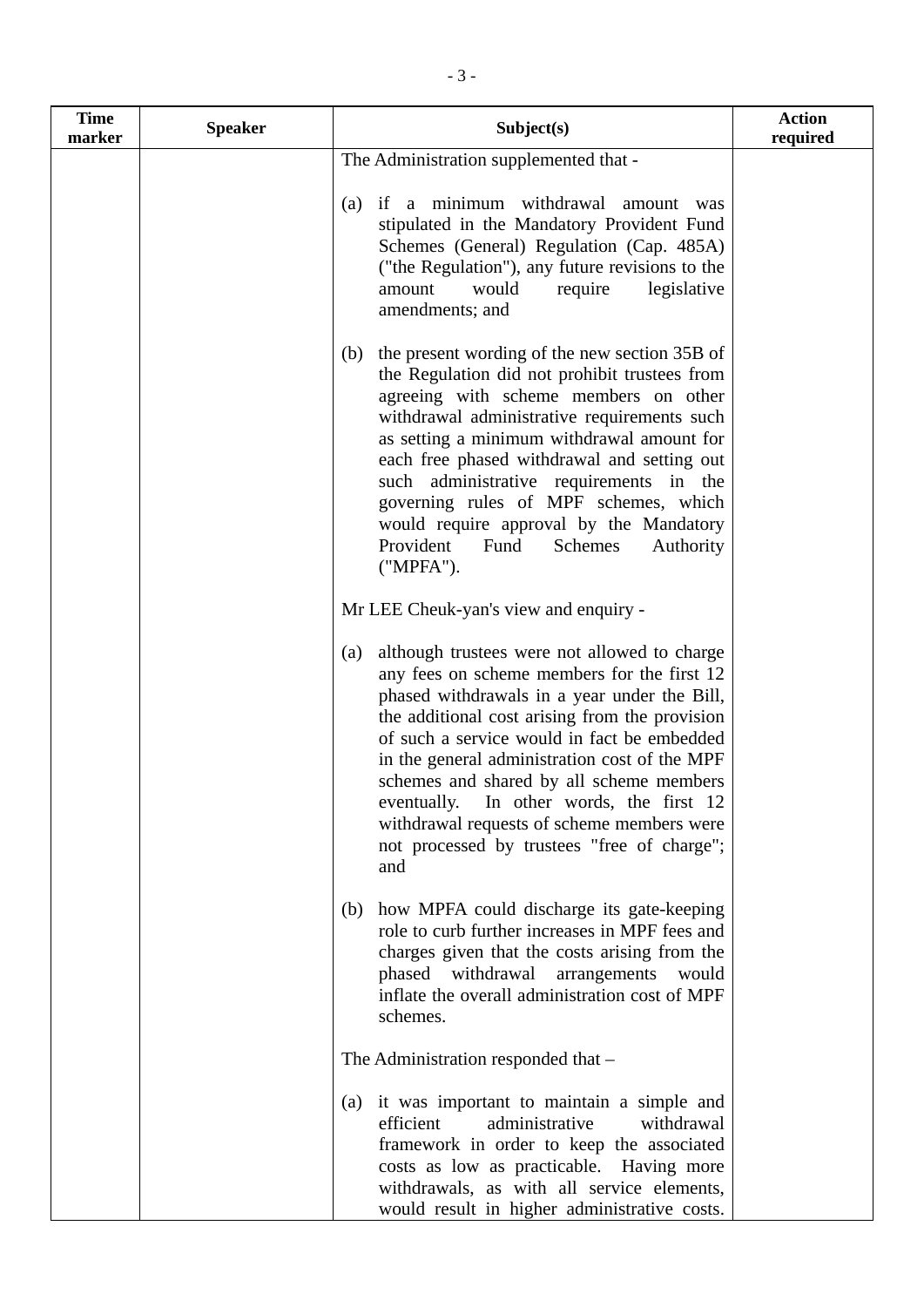| <b>Time</b><br>marker | <b>Speaker</b>                                               | Subject(s)                                                                                                                                                                                                                                                                                                                                                                                                                                                                                                     | <b>Action</b><br>required |
|-----------------------|--------------------------------------------------------------|----------------------------------------------------------------------------------------------------------------------------------------------------------------------------------------------------------------------------------------------------------------------------------------------------------------------------------------------------------------------------------------------------------------------------------------------------------------------------------------------------------------|---------------------------|
|                       |                                                              | Administration<br>aimed to<br>strike<br>The<br>a<br>reasonable balance between providing scheme<br>members<br>with<br>greater flexibility<br>in<br>withdrawal and maintaining efficiency and<br>cost-effectiveness of the MPF System in<br>preparing the phased withdrawal proposal;<br>and                                                                                                                                                                                                                    |                           |
|                       |                                                              | (b) MPFA would critically consider trustees'<br>requests for any increase in MPF fees and the<br>fee structure of products under MPF schemes,<br>including the general administration cost.                                                                                                                                                                                                                                                                                                                    |                           |
|                       |                                                              | The Chairman advised that the Administration<br>should study controlling the administration cost<br>arising from the phased withdrawal arrangements<br>either by reducing the frequency of free<br>withdrawals or setting a minimum amount in<br>respect of such withdrawals.                                                                                                                                                                                                                                  |                           |
| $002258 -$<br>002725  | Chairman<br>Mr Kenneth LEUNG<br>Administration               | Mr Kenneth LEUNG was concerned that trustees<br>might widen the spread (i.e. the difference between<br>the bid and the ask price of a security or asset) in<br>transactions to cover the costs arising from the<br>implementation of the proposed phased withdrawal<br>arrangements.                                                                                                                                                                                                                           |                           |
|                       |                                                              | The Administration advised that pursuant to<br>section 34 of Cap. 485A, spread could only be<br>used to cover the necessary transaction costs (i.e.<br>the costs incurred by trustee in selling or<br>purchasing investments in order to give effect to<br>the transfer of accrued benefits) and not the<br>trustee's administration cost.<br>At present, no<br>trustees had been using spread to cover the<br>transaction costs.                                                                              |                           |
| $002726 -$<br>003518  | Chairman<br><b>CHUNG</b><br>Mr<br>Kwok-pan<br>Administration | Mr CHUNG Kwok-pan's views and concerns -<br>the Administration should fix the frequency<br>(a)<br>of minimum free-of-charge withdrawals that<br>could be made by scheme members in a year.<br>Allowing<br>different<br>frequency<br>of<br>withdrawals<br>complicate<br>would<br>the<br>administration of MPF schemes/funds and<br>rendered it difficult for trustees to estimate the<br>additional<br>for<br>required<br>manpower<br>implementing<br>the<br>proposed<br>phased<br>withdrawal arrangements; and |                           |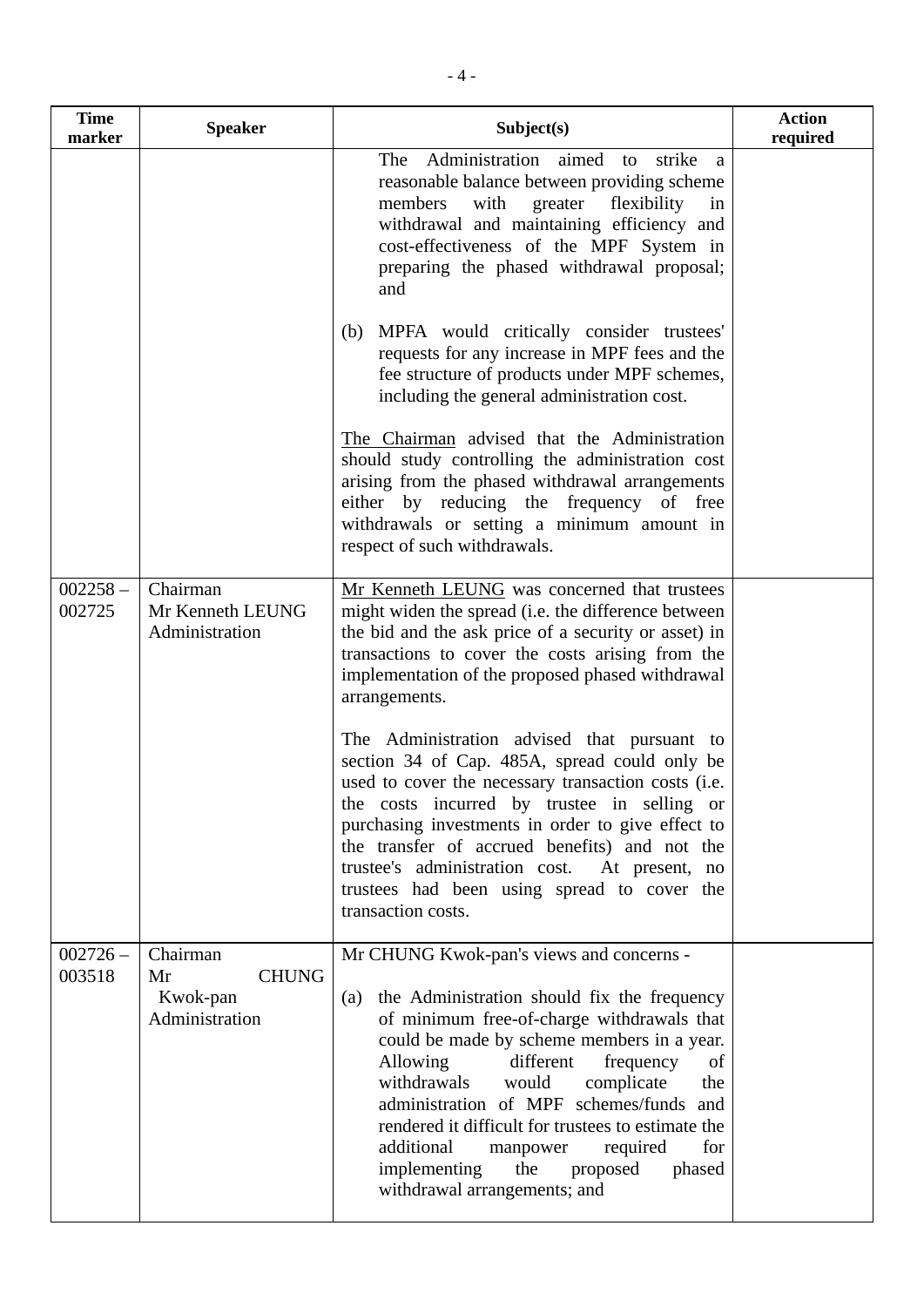| <b>Time</b><br>marker | <b>Speaker</b>                                 | Subject(s)                                                                                                                                                                                                                                                                                                                                                                                                                                                                                                       | <b>Action</b><br>required |
|-----------------------|------------------------------------------------|------------------------------------------------------------------------------------------------------------------------------------------------------------------------------------------------------------------------------------------------------------------------------------------------------------------------------------------------------------------------------------------------------------------------------------------------------------------------------------------------------------------|---------------------------|
|                       |                                                | (b) disputes might arise should the setting of a<br>minimum amount of withdrawal be decided<br>between trustees and scheme members.                                                                                                                                                                                                                                                                                                                                                                              |                           |
|                       |                                                | The Chairman reiterated his view that in line with<br>the Administration's overall policy direction of<br>driving down MPF fees and charges,<br>the<br>Administration should consider containing the<br>administration cost arising from the proposed<br>minimum free-of-charge phased withdrawal<br>arrangements by reducing the number of free<br>withdrawals a year or setting a minimum amount<br>for each withdrawal.                                                                                       |                           |
|                       |                                                | The Administration responded that -                                                                                                                                                                                                                                                                                                                                                                                                                                                                              |                           |
|                       |                                                | cost of withdrawals should<br>the<br>be<br>(a)<br>transaction-based.<br>Under the proposed<br>phased withdrawal arrangements, trustees<br>should have the incentive to streamline the<br>work and procedures in connection with<br>disbursement of relevant payments to scheme<br>members, for instance, making payments by<br>means of autopay instead of issuing cheques;<br>and                                                                                                                               |                           |
|                       |                                                | (b) when finalising the phased withdrawal<br>arrangements to be included in the Bill, the<br>Administration had taken into account FA<br>Panel members' request for increasing the<br>number of free withdrawals per year. The<br>Administration had also removed the \$5,000<br>minimum withdrawal amount requirement in<br>the light of comments from stakeholders such<br>as the Consumer Council; and<br>Administration<br>welcomed<br>the<br>further<br>(c)<br>discussion with stakeholders over the phased |                           |
|                       |                                                | withdrawal arrangements.                                                                                                                                                                                                                                                                                                                                                                                                                                                                                         |                           |
| $003519 -$<br>004014  | Chairman<br>Mr LEE Cheuk-yan<br>Administration | Mr LEE Cheuk-yan suggested setting out the fee<br>schedule for different payment arrangements (e.g.<br>the respective costs for making four times, eight<br>times and 12 times of withdrawals in a year) of<br>accrued benefits in the Offering Documents to<br>enhance transparency of the costs arising from the<br>proposed phased withdrawal arrangements.                                                                                                                                                   |                           |
|                       |                                                | The Administration responded that -                                                                                                                                                                                                                                                                                                                                                                                                                                                                              |                           |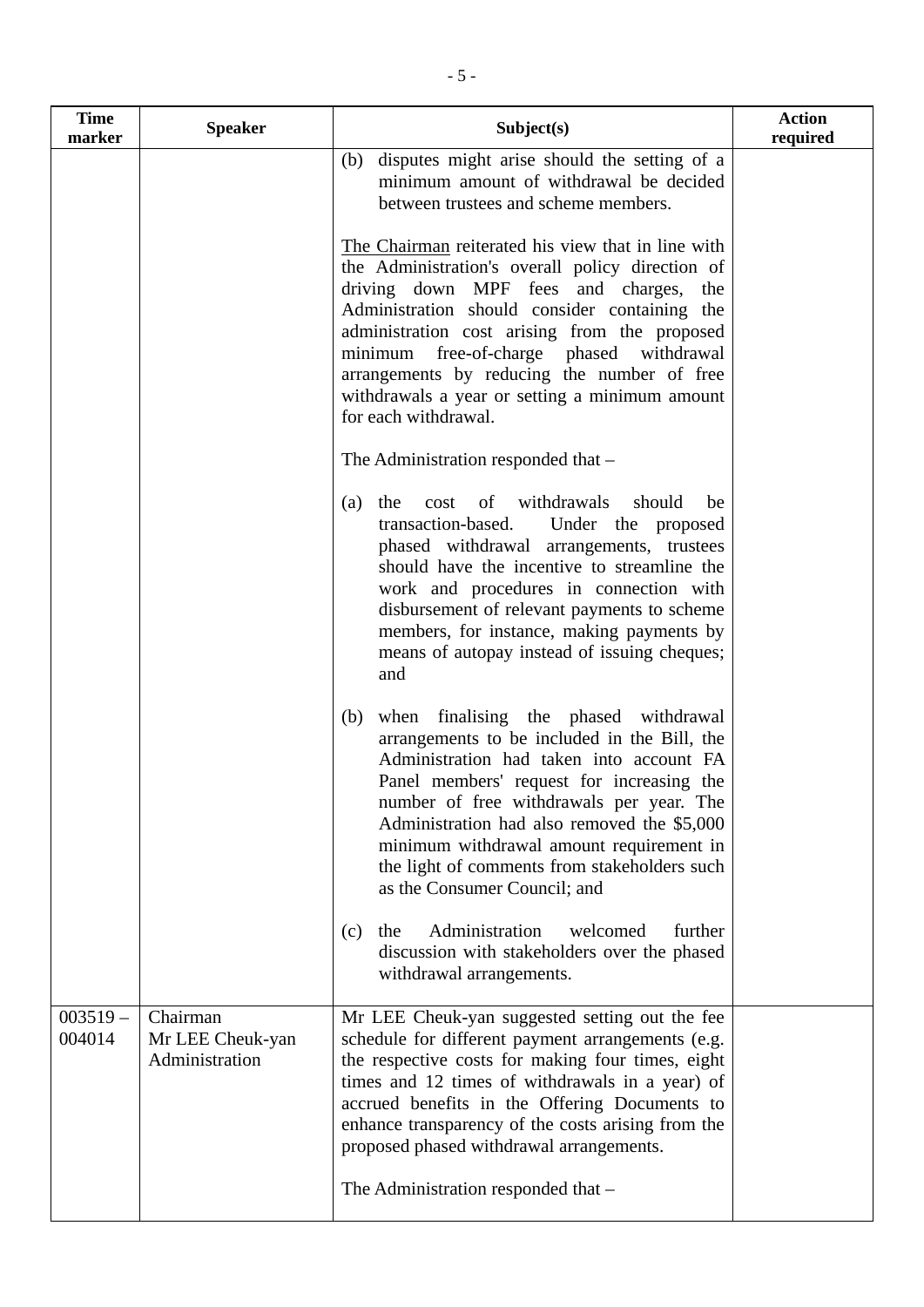| <b>Time</b><br>marker | <b>Speaker</b>                               | Subject(s)                                                                                                                                                                                                                                                                                                                                                                                                                                                                               | <b>Action</b><br>required |
|-----------------------|----------------------------------------------|------------------------------------------------------------------------------------------------------------------------------------------------------------------------------------------------------------------------------------------------------------------------------------------------------------------------------------------------------------------------------------------------------------------------------------------------------------------------------------------|---------------------------|
|                       |                                              | the Bill had proposed adding provisions in the<br>(a)<br>Regulation to require trustees not to charge<br>any fees, impose any fines or deduct any<br>amounts from scheme members' accounts for<br>the first 12 phased withdrawals each year,<br>other than necessary transaction costs; and                                                                                                                                                                                              |                           |
|                       |                                              | upon implementation of the arrangements of<br>(b)<br>phased withdrawal of accrued benefits,<br>update<br>Offering<br>would<br>the<br>trustees<br>Documents to stipulate the fees for the 13th<br>and subsequent withdrawals if they decided to<br>offer such service. MPFA was responsible<br>for approving the Offering Documents and<br>any subsequent amendments, and would<br>continue to monitor the fees charged to<br>scheme members to ensure that such fees<br>were reasonable. |                           |
| $004015 -$<br>004530  | Chairman<br>Mr TANG Ka-piu<br>Administration | Mr TANG Ka-piu's view and enquiry -<br>implementation of the phased withdrawal<br>(a)<br>arrangements proposed under the Bill (i.e.<br>scheme members could make up to 12 times<br>of free withdrawals in a year) could provide a<br>which<br>could<br>facilitate<br>framework<br>the<br>introduction of annuity plans by trustees in<br>the future with the accumulation of MPF<br>accrued benefits over time;                                                                          |                           |
|                       |                                              | (b) the proposal for setting a minimum amount of<br>withdrawal should be further deliberated; and<br>whether it was against the law if trustees<br>(c)<br>introduced incentives to encourage scheme<br>members to withdraw their accrued benefits<br>in a lump-sum or in fewer withdrawals after<br>the implementation of the phased withdrawal<br>arrangements.                                                                                                                         |                           |
|                       |                                              | The Chairman's view was that the minimum<br>amount in respect of each free withdrawal should<br>be set out in the law to avoid disputes between<br>scheme members and trustees.<br>The Administration responded that -                                                                                                                                                                                                                                                                   |                           |
|                       |                                              | the enactment of the relevant amendments<br>(a)<br>proposed under the Bill would not prohibit                                                                                                                                                                                                                                                                                                                                                                                            |                           |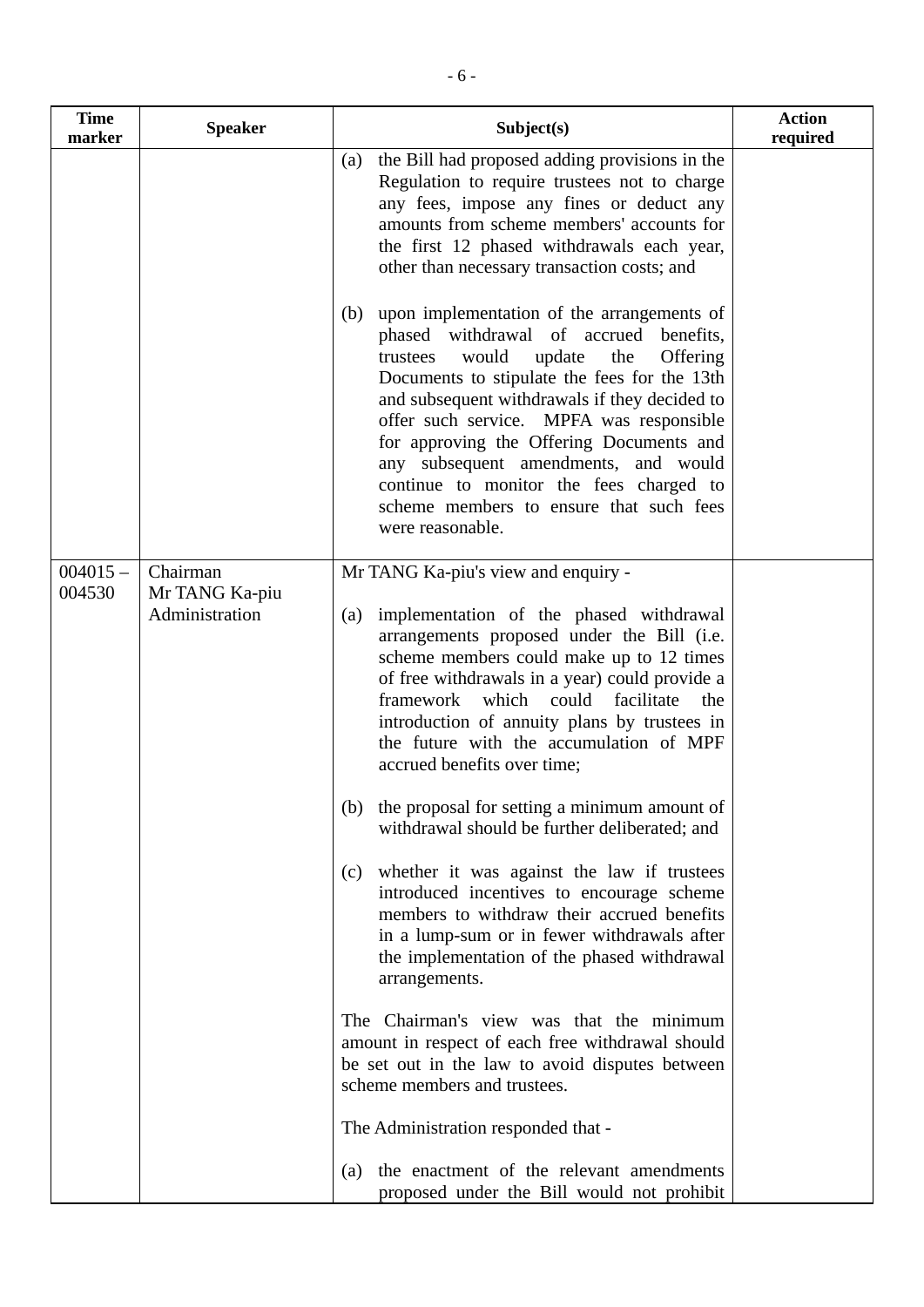| <b>Time</b><br>marker | <b>Speaker</b>                                                                                    | Subject(s)                                                                                                                                                                                                                                                                                                                                                                                                                                                                                                                                                        | <b>Action</b><br>required |
|-----------------------|---------------------------------------------------------------------------------------------------|-------------------------------------------------------------------------------------------------------------------------------------------------------------------------------------------------------------------------------------------------------------------------------------------------------------------------------------------------------------------------------------------------------------------------------------------------------------------------------------------------------------------------------------------------------------------|---------------------------|
|                       |                                                                                                   | trustees from offering incentives in relation to<br>withdrawals;<br>the Administration had no objection to revert<br>(b)<br>to its original proposal of requiring trustees to<br>scheme members'<br>handle<br>requests<br>for<br>withdrawals at least four times a year<br>free-of-charge; and<br>the Administration was open to the proposal<br>(c)<br>for setting a minimum withdrawal amount,<br>but considered it not advisable to stipulate<br>such an amount in the law.                                                                                    |                           |
| $004531 -$<br>004612  | Chairman<br><b>CHUNG</b><br>Mr<br>Kwok-pan<br>Administration                                      | Mr CHUNG Kwok-pan's suggestion of making<br>reference to the adjustment mechanism of the<br>statutory minimum wage ("SMW") rate whereby<br>the Minimum Wage Commission, a statutory<br>organization established under the Minimum Wage<br>Ordinance (Cap. 608), was tasked with the<br>function of reviewing the SMW rate and reporting<br>the<br>Chief<br>Executive<br>Council<br>in<br>its<br>to<br>recommendation in relation to the adjustment of<br>SMW rate. Amendments to Cap. 608 were not<br>required to give effect to the revision to the SMW<br>rate. |                           |
| $004613 -$<br>005014  | Chairman<br>Administration                                                                        | (LC Paper No. CB(1)217/14-15(03): P.2-P.5)<br>Costs and fees<br>Operations arrangements<br><b>Tax</b> arrangements<br>Clause 23 of the Bill (drafting-related)<br>Clause 25 of the Bill (drafting-related)<br>Publicity and education<br>Members raised no questions.                                                                                                                                                                                                                                                                                             |                           |
| $005015-$<br>005537   | Chairman<br><b>CHUNG</b><br>Mr<br>Kwok-pan<br>Mr SIN Chung-kai<br>Mr KWOK Ka-ki<br>Administration | (LC Paper No. CB(1)217/14-15(03): P.5-P.6)<br>Allowing Early Withdrawal of Accrued Benefits<br>on Terminal Illness Ground - The definition of<br>"remaining life expectancy"                                                                                                                                                                                                                                                                                                                                                                                      |                           |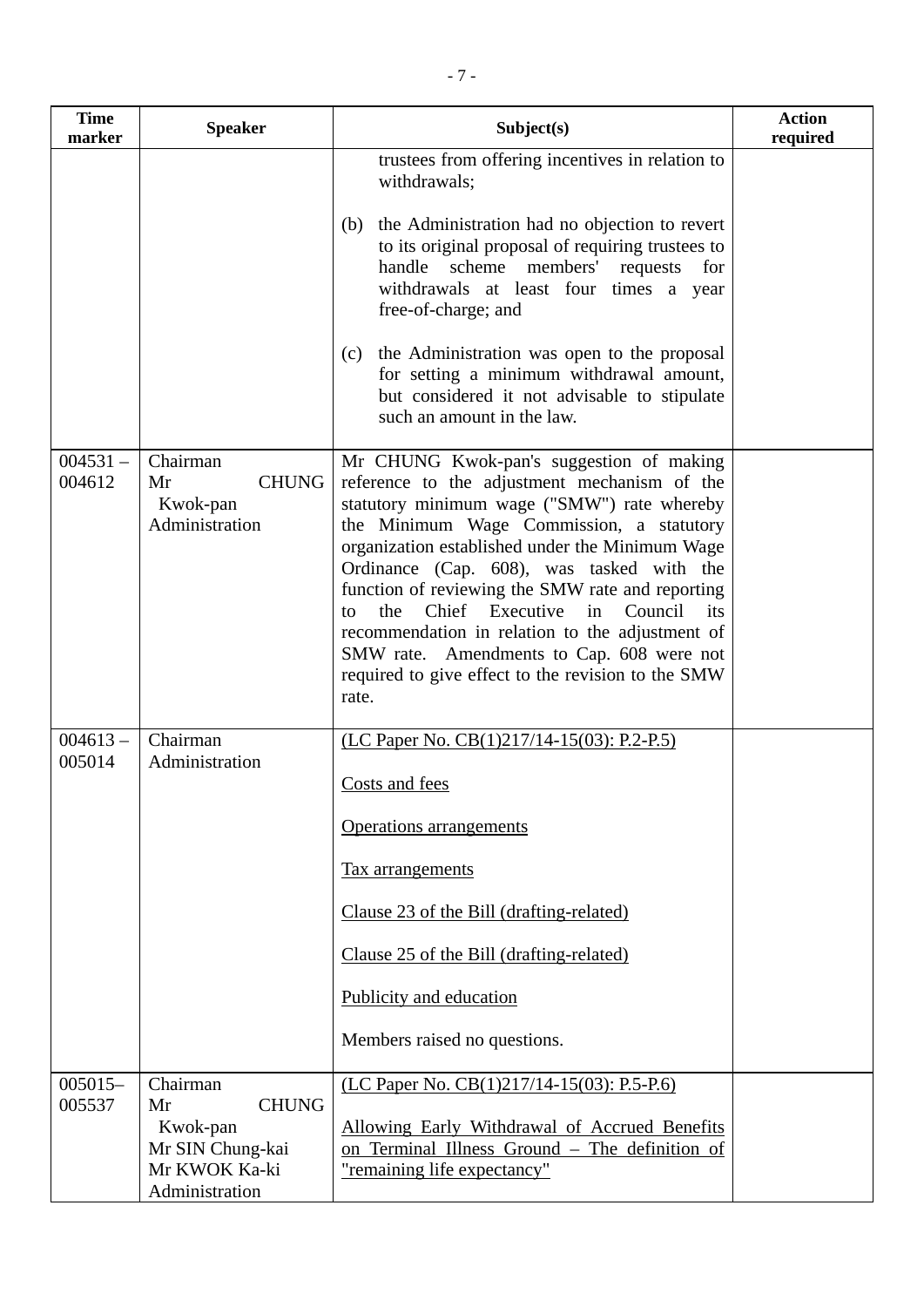| <b>Time</b><br>marker | <b>Speaker</b>                                 | Subject(s)                                                                                                                                                                                                                                                                                                                                                                                                                                                                                 | <b>Action</b><br>required |
|-----------------------|------------------------------------------------|--------------------------------------------------------------------------------------------------------------------------------------------------------------------------------------------------------------------------------------------------------------------------------------------------------------------------------------------------------------------------------------------------------------------------------------------------------------------------------------------|---------------------------|
|                       |                                                | Mr CHUNG Kwok-pan's views -                                                                                                                                                                                                                                                                                                                                                                                                                                                                |                           |
|                       |                                                | medical practitioners were reluctant to assess<br>(a)<br>the remaining life expectancy of a patient<br>suffering from terminal illness as such<br>assessment would bring anxiety to the<br>patient's family; and                                                                                                                                                                                                                                                                           |                           |
|                       |                                                | questioned the need to define "remaining life"<br>(b)<br>expectancy" for early withdrawal of accrued<br>benefits on the ground of terminal illness.<br>Certification by a registered<br>medical<br>practitioner or a registered Chinese medicine<br>practitioner that a scheme member was<br>suffering from a "terminal illness" should<br>suffice to justify the early withdrawal.                                                                                                        |                           |
|                       |                                                | The Administration responded that -                                                                                                                                                                                                                                                                                                                                                                                                                                                        |                           |
|                       |                                                | the suggestion of specifying the definition of<br>(a)<br>"remaining life expectancy" aimed to provide<br>practical<br>mechanism<br>medical<br>for<br>a<br>practitioners to make objective assessment to<br>allow scheme members to withdraw accrued<br>benefits early on the ground of "terminal<br>illness"; and                                                                                                                                                                          |                           |
|                       |                                                | the Administration had considered the views<br>(b)<br>received during the public consultation,<br>especially those from medical practitioners.<br>The use of the yardstick of a remaining life<br>expectancy of 12 months or less as proposed<br>under the Bill as the definition of terminal<br>illness was agreed by the medical profession.<br>Such a proposed yardstick was also adopted<br>for similar purposes in the Australian<br>Superannuation System.                           |                           |
| $005538 -$<br>010230  | Chairman<br>Mr SIN Chung-kai<br>Administration | Mr SIN Chung-kai's views that -<br>to minimize the psychological impact on<br>(a)<br>scheme members and their family members,<br>in addition to adopting the yardstick of<br>remaining life expectancy of 12 months or<br>less as proposed under the Bill,<br>the<br>Administration should consider<br>adding<br>"critical illness" as a ground for early<br>withdrawal on the consideration that the<br>concerned scheme member would need<br>money for medical treatment and for meeting |                           |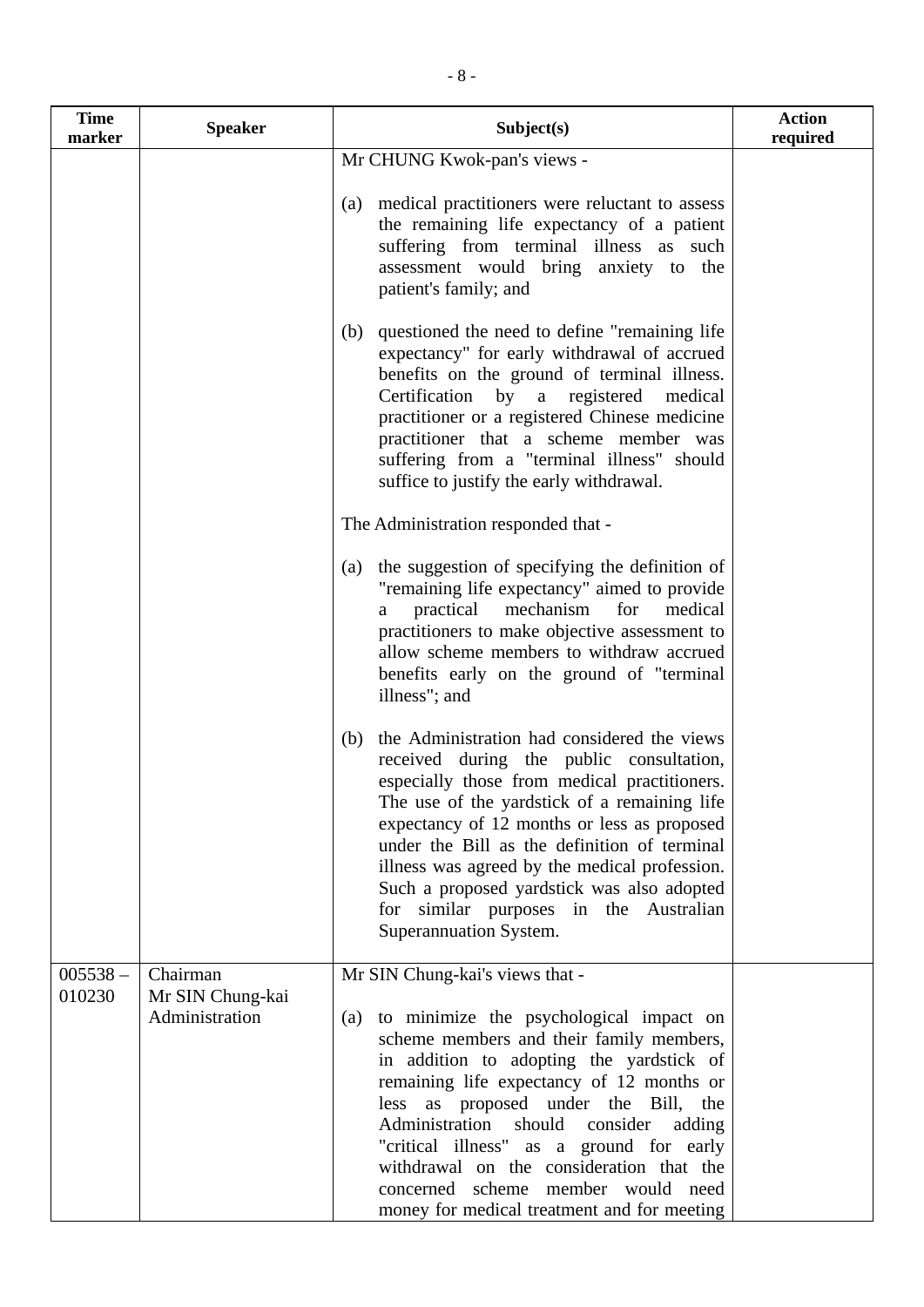| <b>Time</b><br>marker | <b>Speaker</b>                              | Subject(s)                                                                                                                                                                                                                                                                                                                                                                                                                                                                                    | <b>Action</b><br>required |
|-----------------------|---------------------------------------------|-----------------------------------------------------------------------------------------------------------------------------------------------------------------------------------------------------------------------------------------------------------------------------------------------------------------------------------------------------------------------------------------------------------------------------------------------------------------------------------------------|---------------------------|
|                       |                                             | their living expenses since they might not be<br>able to continue their work upon onset of the<br>illness; and                                                                                                                                                                                                                                                                                                                                                                                |                           |
|                       |                                             | the relevant lists of "critical illness" and<br>(b)<br>"terminal illness" could be drawn up by<br>making reference to similar lists adopted by<br>the insurance industry or the medical sector.                                                                                                                                                                                                                                                                                               |                           |
|                       |                                             | The Administration responded that –                                                                                                                                                                                                                                                                                                                                                                                                                                                           |                           |
|                       |                                             | unlike the multi-purpose mandatory saving<br>(a)<br>schemes in other jurisdictions which had<br>much higher contribution rates, the MPF<br>System was a dedicated scheme designed<br>solely to assist the workforce in saving for<br>their retirement and its contribution rate was<br>relatively low at 5% only. Any proposal of<br>introducing additional ground for withdrawal<br>of accrued benefits must be carefully<br>considered or it would defeat the purpose of<br>the MPF System; |                           |
|                       |                                             | unlike "terminal illness", "critical illness" was<br>(c)<br>not necessarily fatal and scheme members<br>who suffered from "critical illness" might still<br>require retirement protection after recovery.<br>As such, the Administration did not propose<br>to allow early withdrawal of accrued benefits<br>on the ground of "critical illness";                                                                                                                                             |                           |
|                       |                                             | allowing early withdrawal of accrued benefits<br>(d)<br>to meet medical expenses meant that there<br>would be less accrued benefits to help meet<br>the retirement needs of the scheme member in<br>future, which was inconsistent with the policy<br>objective of the MPF System; and                                                                                                                                                                                                        |                           |
|                       |                                             | at present, if a scheme member could no<br>(e)<br>longer perform the work prior to illness,<br>he/she could request for early withdrawal of<br>accrued benefits on the ground of "total<br>incapacity" under Cap. 485.                                                                                                                                                                                                                                                                        |                           |
| $010231 -$<br>010824  | Chairman<br>Mr KWOK Ka-ki<br>Administration | Mr KWOK Ka-ki's views -<br>(a) it would not be difficult for medical<br>practitioners to provide certifications for<br>terminal illness for scheme members given<br>the clear definitions of these illnesses in the                                                                                                                                                                                                                                                                           |                           |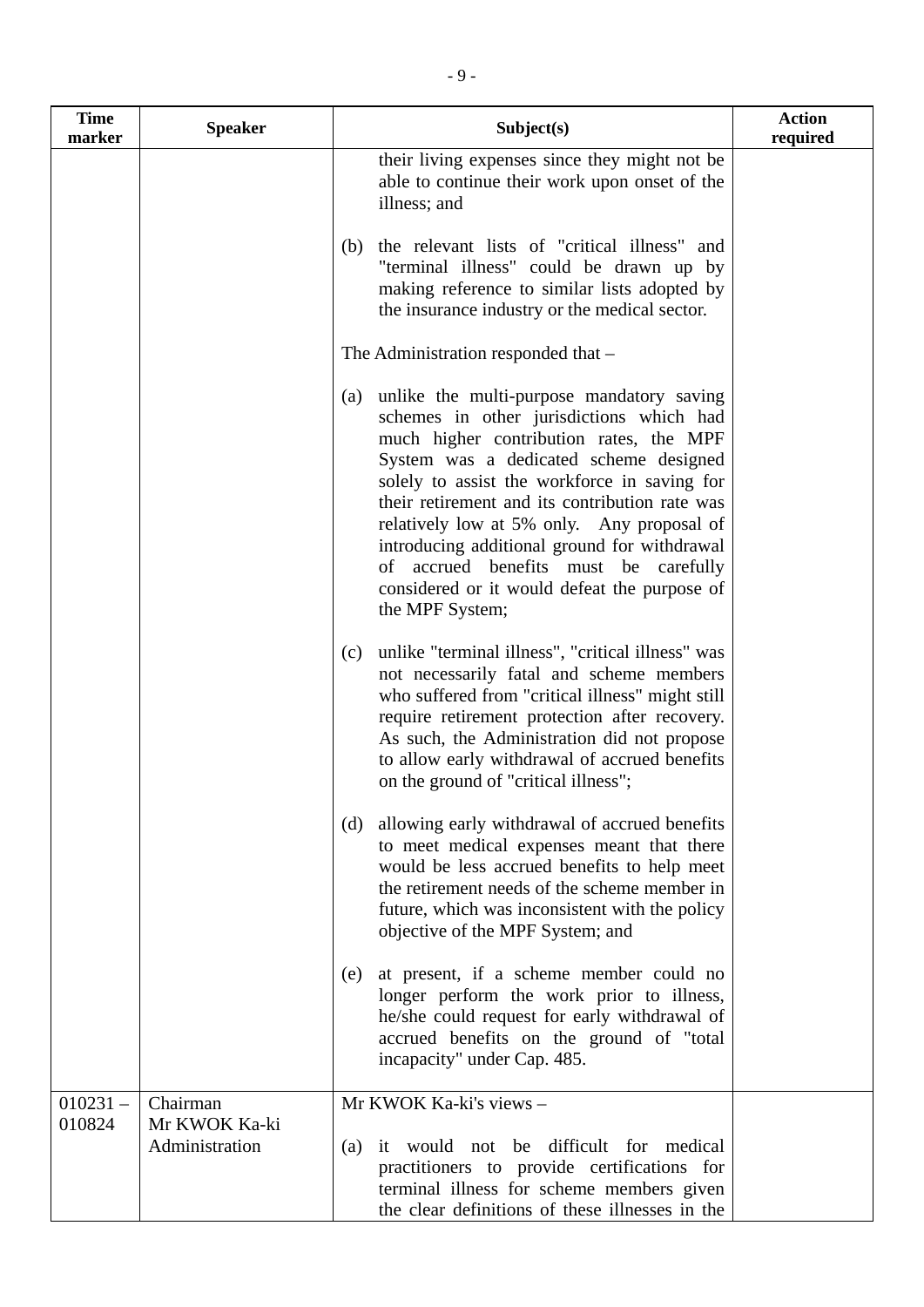| <b>Time</b><br>marker | <b>Speaker</b> | Subject(s)                                                                                                                                                                                                                                                                                                                                                                                                                                                                                                                     | <b>Action</b><br>required |
|-----------------------|----------------|--------------------------------------------------------------------------------------------------------------------------------------------------------------------------------------------------------------------------------------------------------------------------------------------------------------------------------------------------------------------------------------------------------------------------------------------------------------------------------------------------------------------------------|---------------------------|
|                       |                | medical sector;                                                                                                                                                                                                                                                                                                                                                                                                                                                                                                                |                           |
|                       |                | as some expensive drugs that were effective<br>(b)<br>in treating terminal diseases (e.g. target<br>therapy drugs for treatment of terminal stage<br>cancers) were not standard drugs in HA's<br>Drug Formulary, scheme members suffering<br>from terminal diseases would be deprived of<br>the opportunity to receive proper treatment if<br>they were short of funds to procure the<br>relevant drugs;                                                                                                                       |                           |
|                       |                | scheme members should have the right to use<br>(c)<br>their MPF accrued benefits for treatment of<br>diseases given that the funds in MPF accounts<br>were in fact their own savings;                                                                                                                                                                                                                                                                                                                                          |                           |
|                       |                | he urged the Administration not to define<br>(d)<br>"terminal illness" as an illness that was likely<br>to reduce the life expectancy of the scheme<br>member to 12 months or less. He might<br>consider<br>moving<br>Committee<br>Stage<br>amendments ("CSAs") to the effect that a<br>medical certificate issued by a registered<br>medical practitioner or a registered Chinese<br>medicine practitioner that a scheme member<br>had a terminal illness was suffice for making<br>early withdrawal of accrued benefits; and |                           |
|                       |                | the MPF System was unable to provide<br>(e)<br>sufficient retirement protection for scheme<br>The Administration was criticized<br>members.<br>for its inaction towards the implementation of<br>a universal retirement protection system in<br>Hong Kong.                                                                                                                                                                                                                                                                     |                           |
|                       |                | The Administration responded that -                                                                                                                                                                                                                                                                                                                                                                                                                                                                                            |                           |
|                       |                | the MPF System was a dedicated scheme<br>(a)<br>designed solely to assist the workforce in<br>saving for their retirement and its contribution<br>rate was relatively low at 5% only.<br>Some<br>overseas retirement protection schemes were<br>in fact multi-purpose social savings systems,<br>providing separate sub-accounts to meet other<br>expenditure needs (e.g. medical and property<br>purchase, etc.) and their contribution rates<br>could be as high as 36%;                                                     |                           |
|                       |                | allowing early withdrawal of accrued benefits<br>(b)                                                                                                                                                                                                                                                                                                                                                                                                                                                                           |                           |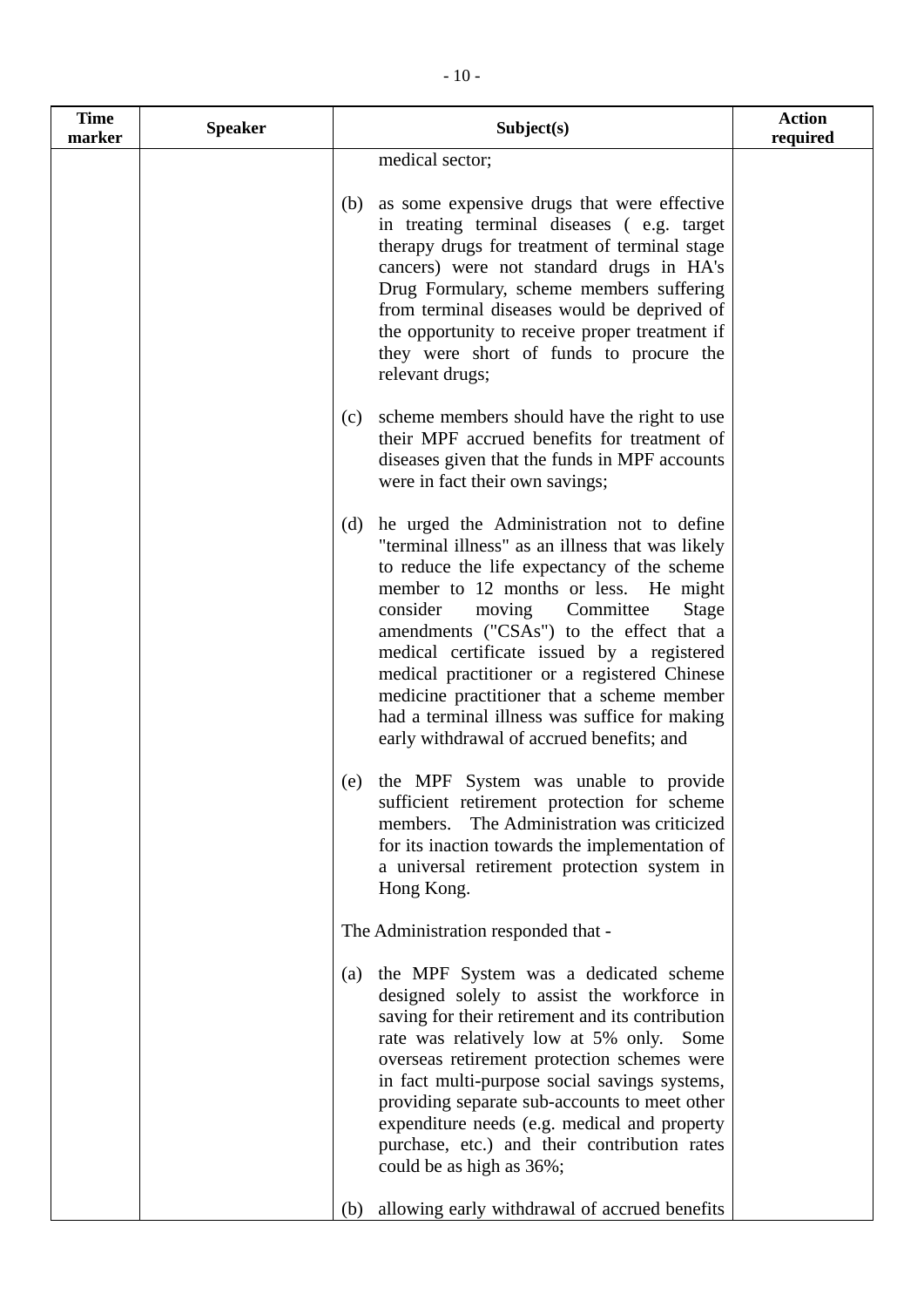| <b>Time</b><br>marker | <b>Speaker</b>                               | Subject(s)                                                                                                                                                                                                                                                                                                                                                                                                                 | <b>Action</b><br>required                                              |
|-----------------------|----------------------------------------------|----------------------------------------------------------------------------------------------------------------------------------------------------------------------------------------------------------------------------------------------------------------------------------------------------------------------------------------------------------------------------------------------------------------------------|------------------------------------------------------------------------|
|                       |                                              | meant less would be retained for the<br>retirement needs of the scheme member<br>concerned in future. Reasons for allowing<br>early withdrawal must be justified.<br>The<br>Administration should carefully consider<br>whether the suggested new grounds for early<br>withdrawal would defeat the purpose of the<br>MPF System;                                                                                           |                                                                        |
|                       |                                              | there were financial assistance schemes to<br>(c)<br>assist patients in procuring medical treatments<br>and drugs, including the target therapy drugs;<br>and                                                                                                                                                                                                                                                              |                                                                        |
|                       |                                              | the retirement protection system in Hong<br>(d)<br>Kong was in line with the multi-pillar model<br>recommended by the World Bank. The MPF<br>System was complementary to other pillars,<br>namely voluntary private savings and the<br>non-contributory social security system, in<br>providing retirement protection. The MPF<br>System should not be regarded as the sole<br>source of scheme members' retirement funds. |                                                                        |
| $010825 -$<br>011232  | Chairman<br>Mr TANG Ka-piu<br>Administration | In response to Mr TANG Ka-piu's enquiry, the<br>Administration advised that the insurance industry<br>did not have a universal definition or a standard<br>list for "critical illness". The scope of "critical"<br>illness" differed depending on the coverage of<br>different insurance policies.                                                                                                                         |                                                                        |
|                       |                                              | At the request of Mr TANG Ka-piu,<br>the<br>Administration would provide information to<br>advise the Bills Committee on the following:                                                                                                                                                                                                                                                                                    | The<br>Administration<br>take<br>to<br>follow-up                       |
|                       |                                              | (a) the impact of the adoption of "critical illness"<br>as a ground of early withdrawal of MPF<br>accrued benefits, in addition to the existing<br>"total incapacity" ground for early withdrawal<br>or as an alternative to the "terminal illness"<br>ground for scheme members suffering from<br>serious illness to withdraw their MPF accrued<br>benefits early; and                                                    | action<br>as<br>in<br>paragraphs $3(b)$<br>$\&$ (c) of the<br>minutes. |
|                       |                                              | whether allowing early withdrawal of MPF<br>(b)<br>accrued benefits for treatment of terminal<br>illness/critical illness would affect scheme<br>members' eligibility for various financial<br>assistance schemes from the Government.                                                                                                                                                                                     |                                                                        |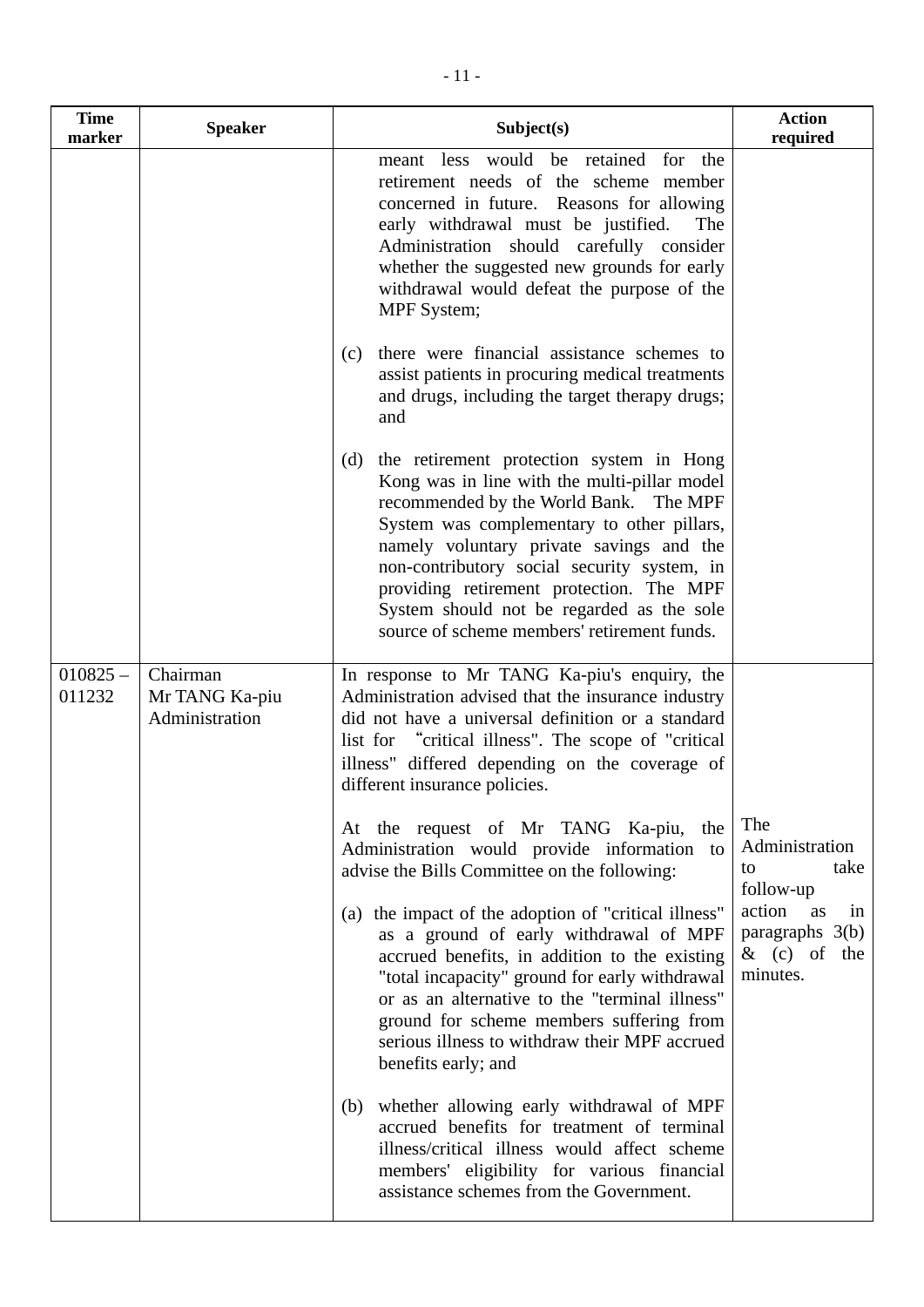| <b>Time</b><br>marker | <b>Speaker</b>                                               | Subject(s)                                                                                                                                                                                                                                                                                                                                              | <b>Action</b><br>required                        |
|-----------------------|--------------------------------------------------------------|---------------------------------------------------------------------------------------------------------------------------------------------------------------------------------------------------------------------------------------------------------------------------------------------------------------------------------------------------------|--------------------------------------------------|
|                       |                                                              | The Administration also undertook to provide<br>feedback to the following suggestions made by<br>members:                                                                                                                                                                                                                                               | The<br>Administration<br>take<br>to<br>follow-up |
|                       |                                                              | (a) reducing the number of free withdrawals of<br>MPF accrued benefits by scheme members<br>from at least 12 times a year as proposed by<br>the Bill to, say, no more than four times a<br>year, or setting a minimum amount for each<br>withdrawal to reduce the administrative cost<br>of trustees arising from the phased withdrawal<br>arrangement; | action<br>as<br>in<br>paragraphs $3(a)$          |
|                       |                                                              | allowing early withdrawal of MPF accrued<br>(b)<br>benefits by a scheme member who had been<br>certified by a registered medical practitioner<br>or a registered Chinese medicine practitioner<br>of having a "terminal illness" without the<br>need of defining "remaining life expectancy";<br>and                                                    |                                                  |
|                       |                                                              | including "critical illness" as an additional<br>(c)<br>ground for early withdrawal of MPF accrued<br>benefits.                                                                                                                                                                                                                                         |                                                  |
| $011233 -$<br>011502  | Chairman<br><b>CHUNG</b><br>Mr<br>Kwok-pan<br>Administration | Mr CHUNG Kwok-pan concurred with Mr SIN<br>Chung-kai's view that the Administration should<br>consider allowing early withdrawal if a scheme<br>member was certified terminally ill with a<br>remaining life expectancy of 12 months or less as<br>proposed under the Bill or suffering from critical<br>illness.                                       |                                                  |
| $011503 -$<br>011924  | Chairman<br>Administration                                   | (LC Paper No. CB(1)217/14-15(03): P.6-P.10)                                                                                                                                                                                                                                                                                                             |                                                  |
|                       |                                                              | <b>Issuing medical certification</b>                                                                                                                                                                                                                                                                                                                    |                                                  |
|                       |                                                              | <b>Legal liability</b>                                                                                                                                                                                                                                                                                                                                  |                                                  |
|                       |                                                              | Other withdrawal grounds                                                                                                                                                                                                                                                                                                                                |                                                  |
|                       |                                                              | Approval of New Constituent Funds - To add the<br>new approval criterion of "in scheme members"<br>interests"                                                                                                                                                                                                                                           |                                                  |
|                       |                                                              | Members raised no questions.                                                                                                                                                                                                                                                                                                                            |                                                  |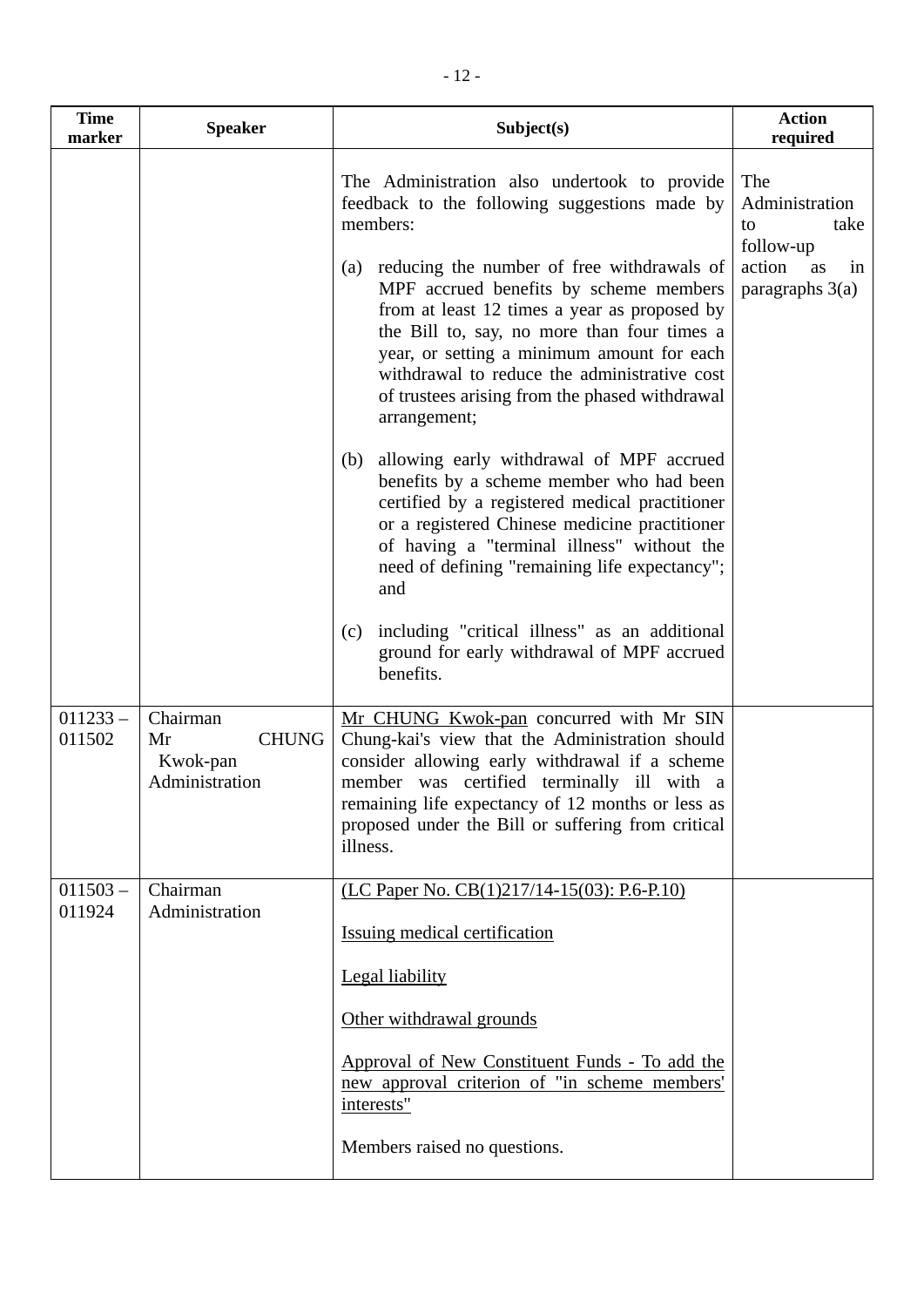| <b>Time</b><br>marker | <b>Speaker</b>                                   | Subject(s)                                                                                                                                                                                                                                                                                                              | <b>Action</b><br>required |
|-----------------------|--------------------------------------------------|-------------------------------------------------------------------------------------------------------------------------------------------------------------------------------------------------------------------------------------------------------------------------------------------------------------------------|---------------------------|
| $011925 -$            | Chairman                                         | Review of the approval process                                                                                                                                                                                                                                                                                          |                           |
| 012304                | <b>CHUNG</b><br>Mr<br>Kwok-pan<br>Administration | Discussion<br>(which)<br>included<br>measures<br>on<br>promoting account consolidation and enhancing<br>communication between MPFA and the Securities<br>and Futures Commission in the approval process<br>of new MPF schemes/funds etc.) implemented by<br>the Administration with a view to driving down<br>MPF fees. |                           |
| $012305 -$            | Chairman                                         | (LC Paper No. CB(1)217/14-15(03): P.11-P.18)                                                                                                                                                                                                                                                                            |                           |
| 012856                | Administration                                   | Clause 7 of the Bill (drafting-related)                                                                                                                                                                                                                                                                                 |                           |
|                       |                                                  | Clause 19 of the Bill (drafting-related)                                                                                                                                                                                                                                                                                |                           |
|                       |                                                  | Other suggestions to enhance fund efficiency and<br>facilitate fee reduction                                                                                                                                                                                                                                            |                           |
|                       |                                                  | Electronic Communications - adoption<br>of<br>non-electronic means for managing MPF accounts                                                                                                                                                                                                                            |                           |
|                       |                                                  | Prosecution Time Bar - extending prosecution time<br>bar and fine                                                                                                                                                                                                                                                       |                           |
|                       |                                                  | <b>Information Disclosure-Principles</b>                                                                                                                                                                                                                                                                                |                           |
|                       |                                                  | Clause 9 of the Bill (drafting-related) - new section<br>42(1)(caa)                                                                                                                                                                                                                                                     |                           |
|                       |                                                  | Clause 9 of the Bill (drafting-related) - new section<br>42(1A)(c)                                                                                                                                                                                                                                                      |                           |
|                       |                                                  | Other Comments on Drafting of the Bill                                                                                                                                                                                                                                                                                  |                           |
|                       |                                                  | Members raised no questions.                                                                                                                                                                                                                                                                                            |                           |
| $012857 -$<br>013445  | Chairman<br>Administration                       | (LC Paper No. CB(1)217/14-15(03): P.18-P.21)                                                                                                                                                                                                                                                                            |                           |
|                       |                                                  | Other Comments on the MPF System – Fees,<br>Investment, Management, Offsetting severance<br>payments and long service payments                                                                                                                                                                                          |                           |
|                       |                                                  | Mr CHUNG Kwok-pan enquired to what extent<br>could the proposed Core Fund ("CF") help drive<br>down MPF fees and which institution(s) would be<br>responsible for managing the CF in the future.<br>The Administration advised that -                                                                                   |                           |
|                       |                                                  | the management fee of CF was proposed to be<br>(a)                                                                                                                                                                                                                                                                      |                           |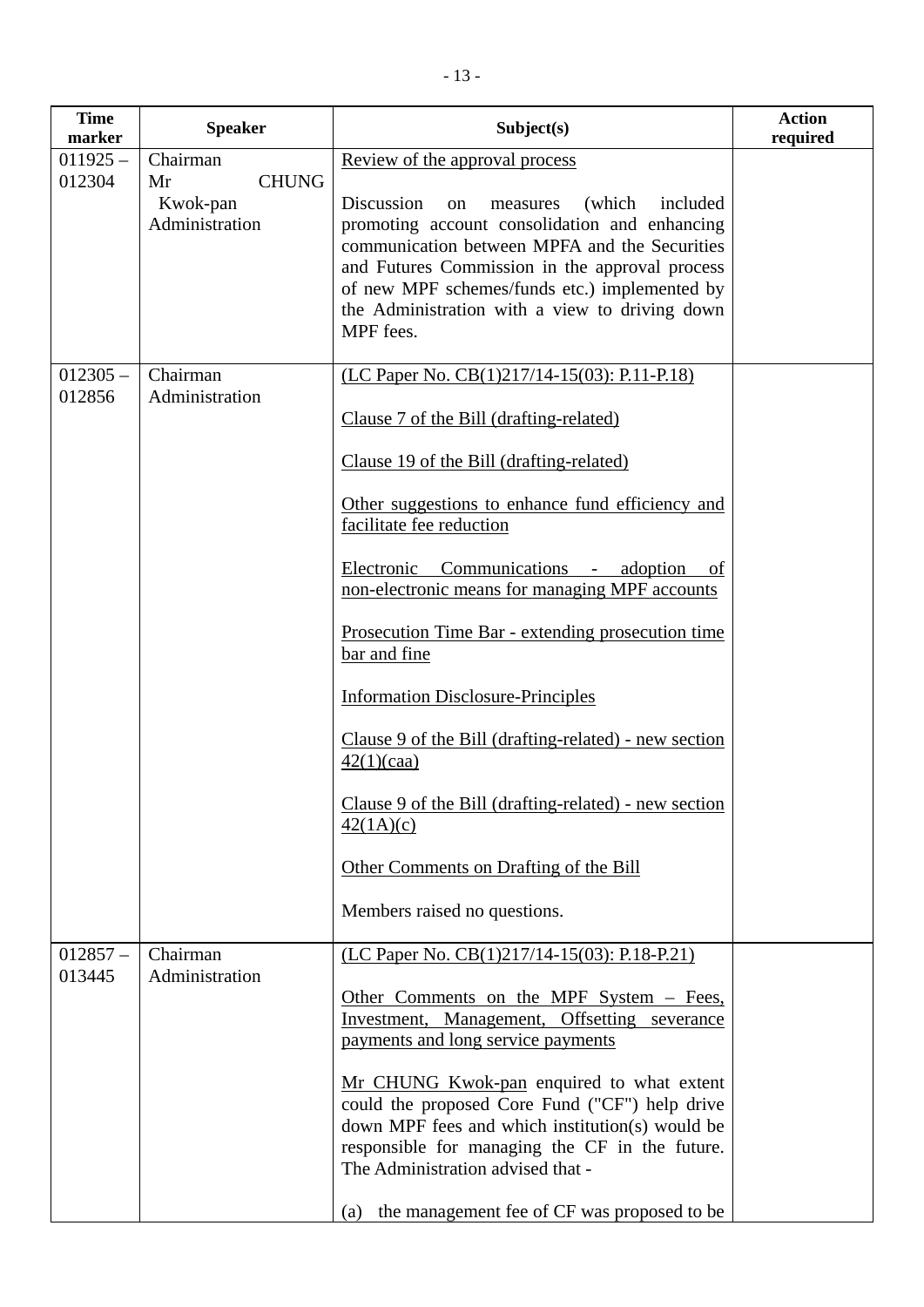| <b>Time</b><br>marker | <b>Speaker</b>                                                         | Subject(s)                                                                                                                                                                                                       | <b>Action</b><br>required                        |
|-----------------------|------------------------------------------------------------------------|------------------------------------------------------------------------------------------------------------------------------------------------------------------------------------------------------------------|--------------------------------------------------|
|                       |                                                                        | capped at 0.75% of assets per annum while its<br>fund expense ratio would be kept at or under<br>$1\%$ ; and                                                                                                     |                                                  |
|                       |                                                                        | the operational details of CF were still under<br>(b)<br>consideration by MPFA. Currently, some<br>MPF schemes had already provided low-fee<br>funds for members to choose.                                      |                                                  |
|                       | Clause-by-clause examination of the Bill                               |                                                                                                                                                                                                                  |                                                  |
| $013446 -$<br>013604  | Chairman<br>Assistant<br>Legal<br>Adviser 10 (ALA10)<br>Administration | Members agreed to discuss the draft CSAs<br>proposed by the Administration (LC Paper No.<br>$CB(1)234/14-15(01)$ tabled at the meeting) at the<br>next meeting.                                                  |                                                  |
| $013605 -$<br>013800  | Chairman<br>Administration                                             | Part 3 - Amendments to Mandatory Provident<br>Fund Schemes (General) Regulation (Cap. 485)<br>sub. leg. $A$ )                                                                                                    |                                                  |
|                       |                                                                        | Clause $21$ – to amend section 2 (interpretation)                                                                                                                                                                |                                                  |
|                       |                                                                        | Clause 22- to amend section 31 (non-refusal of<br>scheme applicants)                                                                                                                                             |                                                  |
|                       |                                                                        | Members raise no questions.                                                                                                                                                                                      |                                                  |
|                       |                                                                        | Members noted that the Administration had<br>proposed a CSA to improve the drafting of the<br>proposed section $31(4)$ .                                                                                         |                                                  |
| $013801 -$<br>013909  | Chairman<br>Administration                                             | Clause $23$ – to amend section 34 (no fees etc. for<br>transfer of accrued benefits other than necessary<br>transaction costs)                                                                                   |                                                  |
|                       |                                                                        | <u>Clause <math>24</math> – to amend section 35 (no fees etc. for</u><br>transfer<br>of<br>benefits<br>accrued<br>in<br>certain<br>circumstances)                                                                |                                                  |
|                       |                                                                        | Members raised no questions.                                                                                                                                                                                     |                                                  |
| $013910 -$<br>014019  | Chairman<br>Administration                                             | Clause $25 -$ to add sections 35A (No fees etc. for<br>payment of accrued benefits in lump sum other<br>transaction<br>than<br>costs)<br>35B<br>and<br>necessary<br>(Payment of accrued benefits by instalments) |                                                  |
|                       |                                                                        | In the light of the Chairman's concern, the<br>Administration was requested to clarify, in respect<br>of the first 12 instalments under the proposed<br>section 35B, whether the setting of a minimum            | The<br>Administration<br>take<br>to<br>follow-up |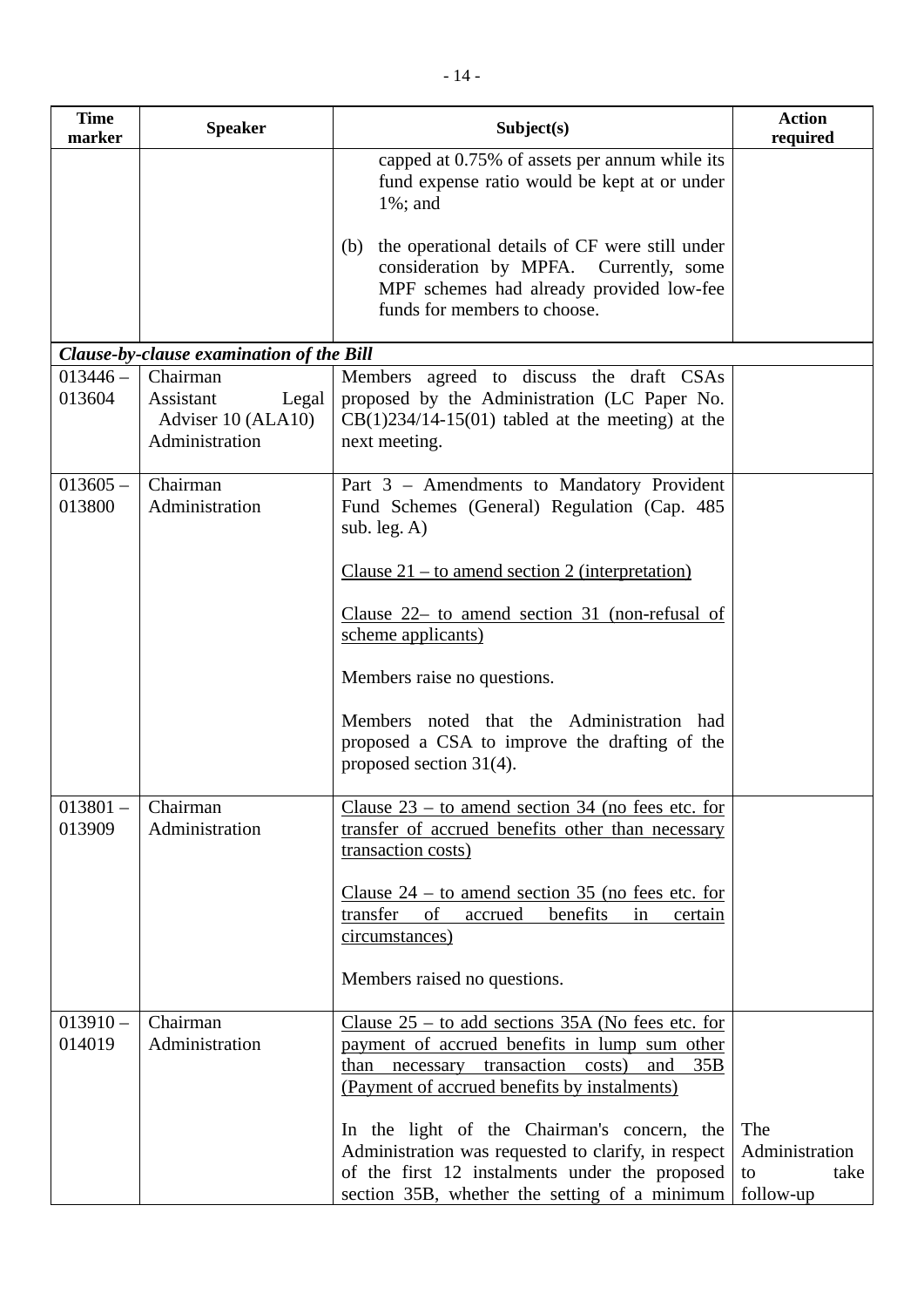| <b>Time</b><br>marker | <b>Speaker</b> | Subject(s)                                                                                                                                                                                                                                                 | <b>Action</b><br>require               |
|-----------------------|----------------|------------------------------------------------------------------------------------------------------------------------------------------------------------------------------------------------------------------------------------------------------------|----------------------------------------|
|                       |                | amount per withdrawal by trustees in an agreement  <br>made with a scheme member concerned was<br>permissible under the Bill.<br>Members noted that the Administration had<br>proposed a CSA to improve the drafting of the<br>proposed section $35B(2)$ . | action as<br>paragraphs<br>of the minu |
| 1.4020                | Chaimon        | $C_{\text{lowon}}$ $26$ to amond soction $26$ (sobomo move                                                                                                                                                                                                 |                                        |

**required**

action as in paragraphs 3(d)

|            |                | permissible under the Bill.                                                                                               | of the minutes. |
|------------|----------------|---------------------------------------------------------------------------------------------------------------------------|-----------------|
|            |                | Members noted that the Administration had<br>proposed a CSA to improve the drafting of the<br>proposed section $35B(2)$ . |                 |
| $014020 -$ | Chairman       | Clause $26 -$ to amend section 36 (scheme may                                                                             |                 |
| 014129     | Administration | consist of a single constituent fund or of separate                                                                       |                 |
|            |                | constituent funds)                                                                                                        |                 |
|            |                | Members raised no questions.                                                                                              |                 |
|            |                | Members noted that the Administration had                                                                                 |                 |
|            |                | proposed a CSA to add a new clause 26A to add a                                                                           |                 |
|            |                | new section 42AA (Transitional provision for Part                                                                         |                 |
|            |                | 4 – Mandatory Provident Fund<br>Schemes                                                                                   |                 |
|            |                | (Amendment) Ordinance 2014)                                                                                               |                 |
| $014130 -$ | Chairman       | Clause $27 -$ to repeal section 55 (approved trustee                                                                      |                 |
| 014211     | Administration | to give membership certificates to relevant                                                                               |                 |
|            |                | employees)                                                                                                                |                 |
|            |                | Members raised no questions.                                                                                              |                 |
|            |                | Members noted that the Administration had<br>proposed a CSA to add a new clause 27A to add a                              |                 |
|            |                | new section 67A (Transitional provision for Part 5                                                                        |                 |
|            |                | Mandatory Provident Fund<br>Schemes                                                                                       |                 |
|            |                | (Amendment) Ordinance 2014).                                                                                              |                 |
| $014212 -$ | Chairman       | Clause $28 -$ to amend section 78<br>(separate)                                                                           |                 |
| 014523     | Administration | accounts for each scheme member)                                                                                          |                 |
|            |                | Clause $29 -$ to amend section 109 (approved                                                                              |                 |
|            |                | trustee to lodge trustee's return with Authority)                                                                         |                 |
|            |                | Clause $30 -$ to amend section 122 (participating                                                                         |                 |
|            |                | employer to calculate relevant income and pay                                                                             |                 |
|            |                | mandatory contributions)                                                                                                  |                 |
|            |                | Clause $31 -$ to repeal section 124 (Authority to                                                                         |                 |
|            |                | give participation certificates to participating                                                                          |                 |
|            |                | employers)                                                                                                                |                 |
|            |                | Clause $32 -$ to amend section 131 (contribution                                                                          |                 |
|            |                | period in respect of self-employed person)                                                                                |                 |
|            |                |                                                                                                                           |                 |

**Time**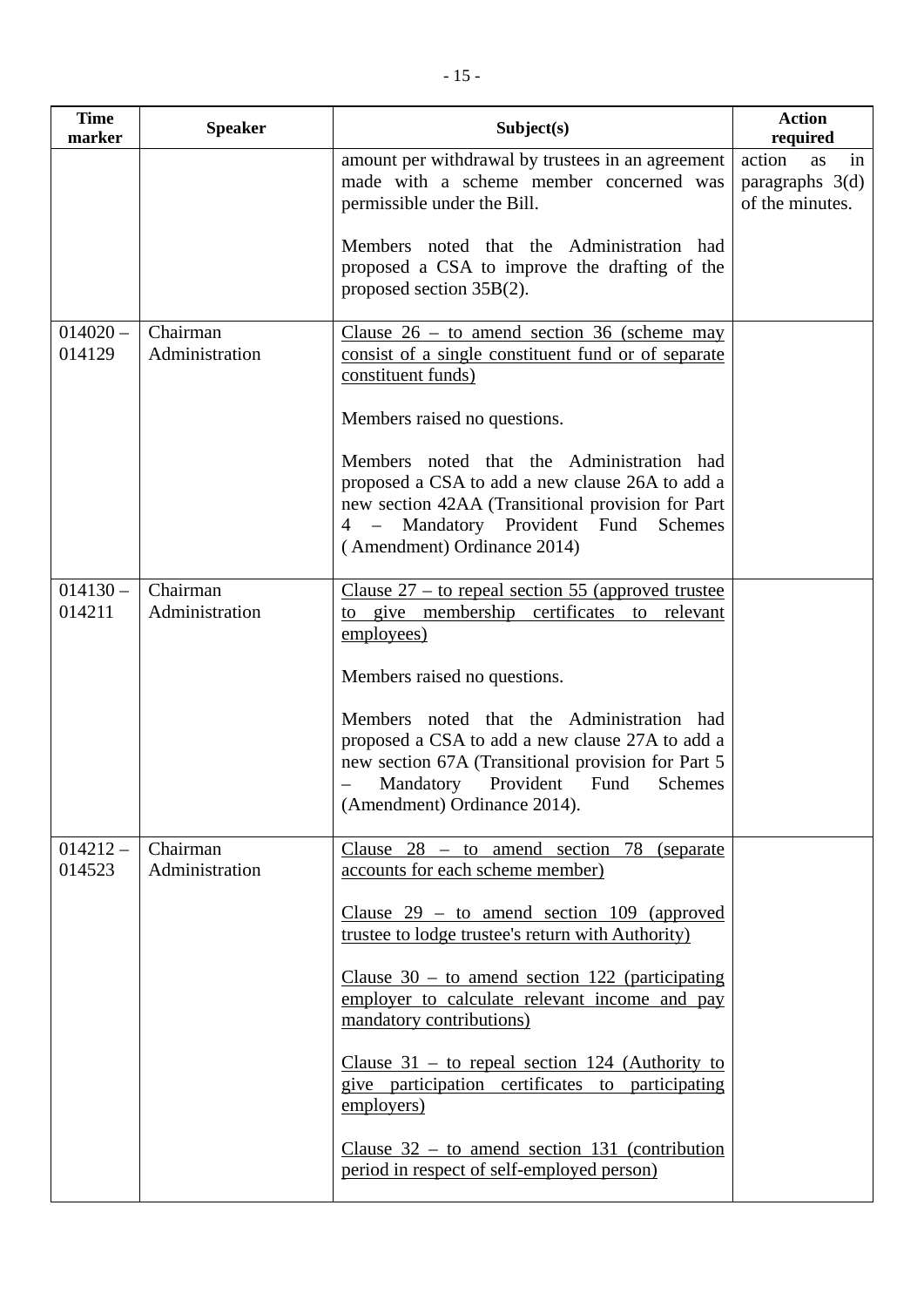| <b>Time</b><br>marker | <b>Speaker</b>             | Subject(s)                                                                                                                                                                                                                                                                                        | <b>Action</b><br>required |
|-----------------------|----------------------------|---------------------------------------------------------------------------------------------------------------------------------------------------------------------------------------------------------------------------------------------------------------------------------------------------|---------------------------|
|                       |                            | Clause $33 -$ to amend section 143 (participating<br>employer to notify trustee of certain information)                                                                                                                                                                                           |                           |
|                       |                            | Clause $34 -$ to amend section 154 (approved<br>trustee to give transfer statement to scheme<br>member)                                                                                                                                                                                           |                           |
|                       |                            | Clause $35$ – to amend section 155 (confirmation of<br>transfer to new scheme)                                                                                                                                                                                                                    |                           |
|                       |                            | <u>Clause <math>36 - to</math> amend section 157B (register of</u><br>members of registered schemes who have<br>established and maintained personal accounts<br>within master trust schemes or industry schemes)                                                                                  |                           |
|                       |                            | Members raised no questions.                                                                                                                                                                                                                                                                      |                           |
| $014524 -$<br>014605  | Chairman<br>Administration | Clause $37 -$ to amend section 158 (definition)                                                                                                                                                                                                                                                   |                           |
|                       |                            | The Administration highlighted that the definition<br>of "registered Chinese medicine practitioner" was<br>provided in proposed section $158(1)$ .<br>The<br>meaning of departing from<br>Hong<br>Kong<br>permanently was clarified in the proposed section<br>$158(2)$ .                         |                           |
|                       |                            | Members raised no questions.                                                                                                                                                                                                                                                                      |                           |
| $014607 -$<br>014644  | Chairman<br>Administration | Clause $38 -$ to amend section 162 (additional<br>classes of persons entitled to be paid accrued<br>benefits)                                                                                                                                                                                     |                           |
|                       |                            | Members noted that the proposed section<br>$162(1)(ba)$ introduced terminal illness<br>as<br>an<br>additional ground of early withdrawal of accrued<br>benefits by scheme members before they reached<br>the age of 65.                                                                           |                           |
|                       |                            | Members raised no questions.                                                                                                                                                                                                                                                                      |                           |
| $014645 -$<br>014826  | Chairman<br>Administration | Clause $39 -$ to amend section 164 (claim for<br>payment on ground of total incapacity)                                                                                                                                                                                                           |                           |
|                       |                            | In response to Mr TANG Ka-piu's enquiry, the<br>Administration advised that clause 39 amended<br>section 164 by removing the requirement for<br>scheme members to obtain confirmation letter<br>from their former employers for certifying the<br>termination of contract of employment. Instead, |                           |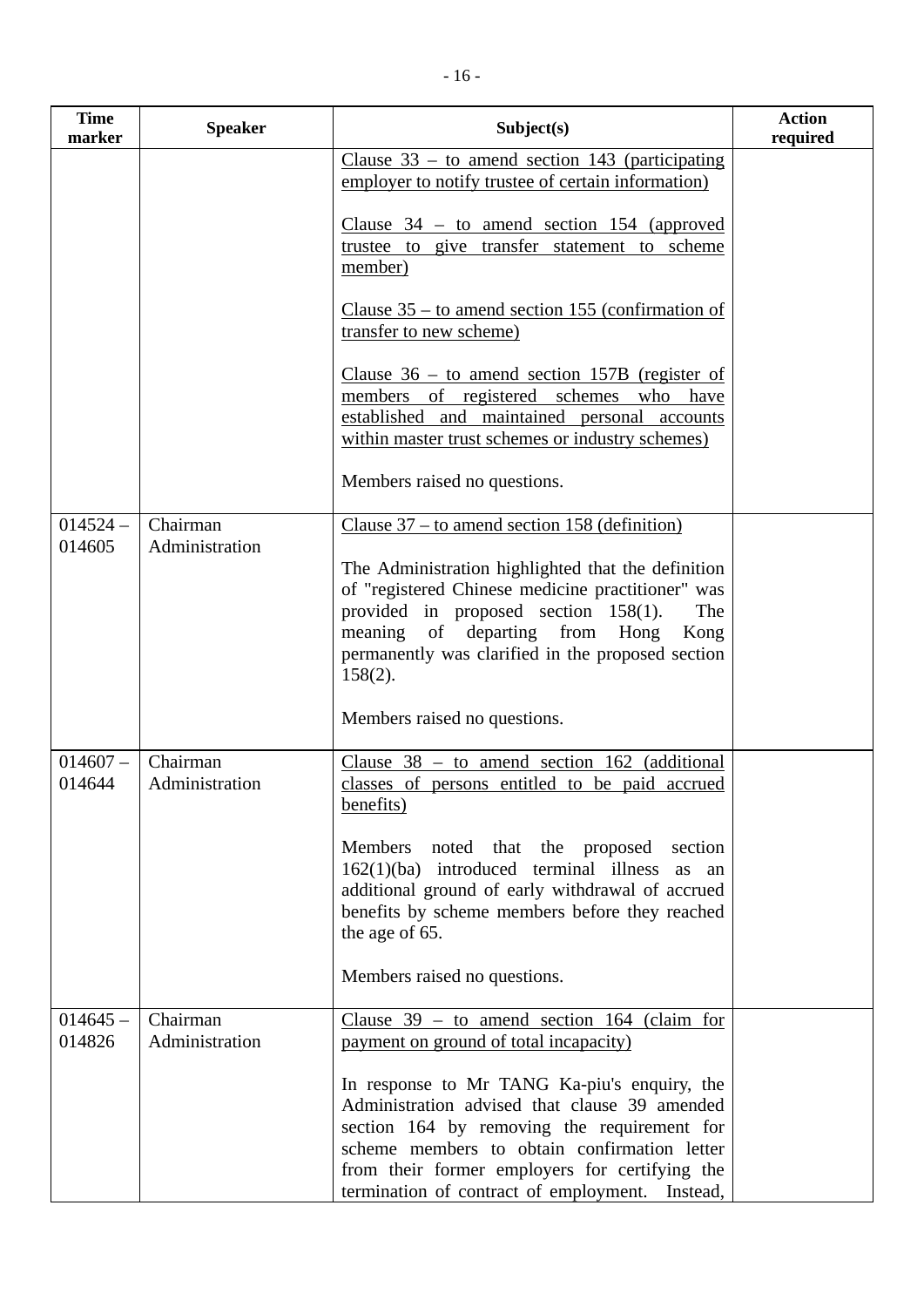| <b>Time</b><br>marker | <b>Speaker</b>                        | Subject(s)                                                                                                                                                                                                                     | <b>Action</b><br>required |
|-----------------------|---------------------------------------|--------------------------------------------------------------------------------------------------------------------------------------------------------------------------------------------------------------------------------|---------------------------|
|                       |                                       | scheme members could provide a declaration<br>stating the termination of the contract of<br>employment.                                                                                                                        |                           |
| $014827 -$<br>015050  | Chairman<br>Administration            | Clause $40 -$ to add section 164A (claim for<br>payment on ground of terminal illness)                                                                                                                                         |                           |
|                       |                                       | Clause $41 -$ to amend section 165 (claim for<br>payment of small balance)                                                                                                                                                     |                           |
|                       |                                       | Clause $42 -$ to add section 165A (claim for<br>payment by committee of estate appointed under<br><b>Mental Health Ordinance)</b>                                                                                              |                           |
|                       |                                       | Clause $43 -$ to amend section 166 (approved<br>trustee to ensure payment of accrued benefits<br>within certain periods)                                                                                                       |                           |
|                       |                                       | Clause $44 -$ to amend section 168 (approved<br>trustee to ensure claimant provided with final<br>benefit statement)                                                                                                           |                           |
|                       |                                       | Clause $45 -$ to amend section 172 (duty of<br>approved trustee to notify scheme member who<br>has reached retirement age of his entitlement)                                                                                  |                           |
|                       |                                       | Clause $46 -$ to amend section 175 (offences)                                                                                                                                                                                  |                           |
|                       |                                       | Members raised no questions.                                                                                                                                                                                                   |                           |
| 015110                | $015051 -$ Chairman<br>Administration | Clause $47 -$ to amend section 206 (how notices etc.<br>are to be served, etc. for purposes of the<br>Ordinance)                                                                                                               |                           |
|                       |                                       | The Administration highlighted that the proposed<br>section $206(2A)$ provided that a notice or other<br>document could only be given by electronic means<br>if scheme members had consented to such mode of<br>communication. |                           |
| $015111 -$<br>015150  | Chairman<br>Administration            | Clause $48 -$ to amend section $206A$ (how<br>documents are to be served for purposes of section<br>153(1)                                                                                                                     |                           |
|                       |                                       | Clause $49 - to$ amend Schedule 4 (financial<br><u>penalties)</u>                                                                                                                                                              |                           |
|                       |                                       | Members raised no questions.                                                                                                                                                                                                   |                           |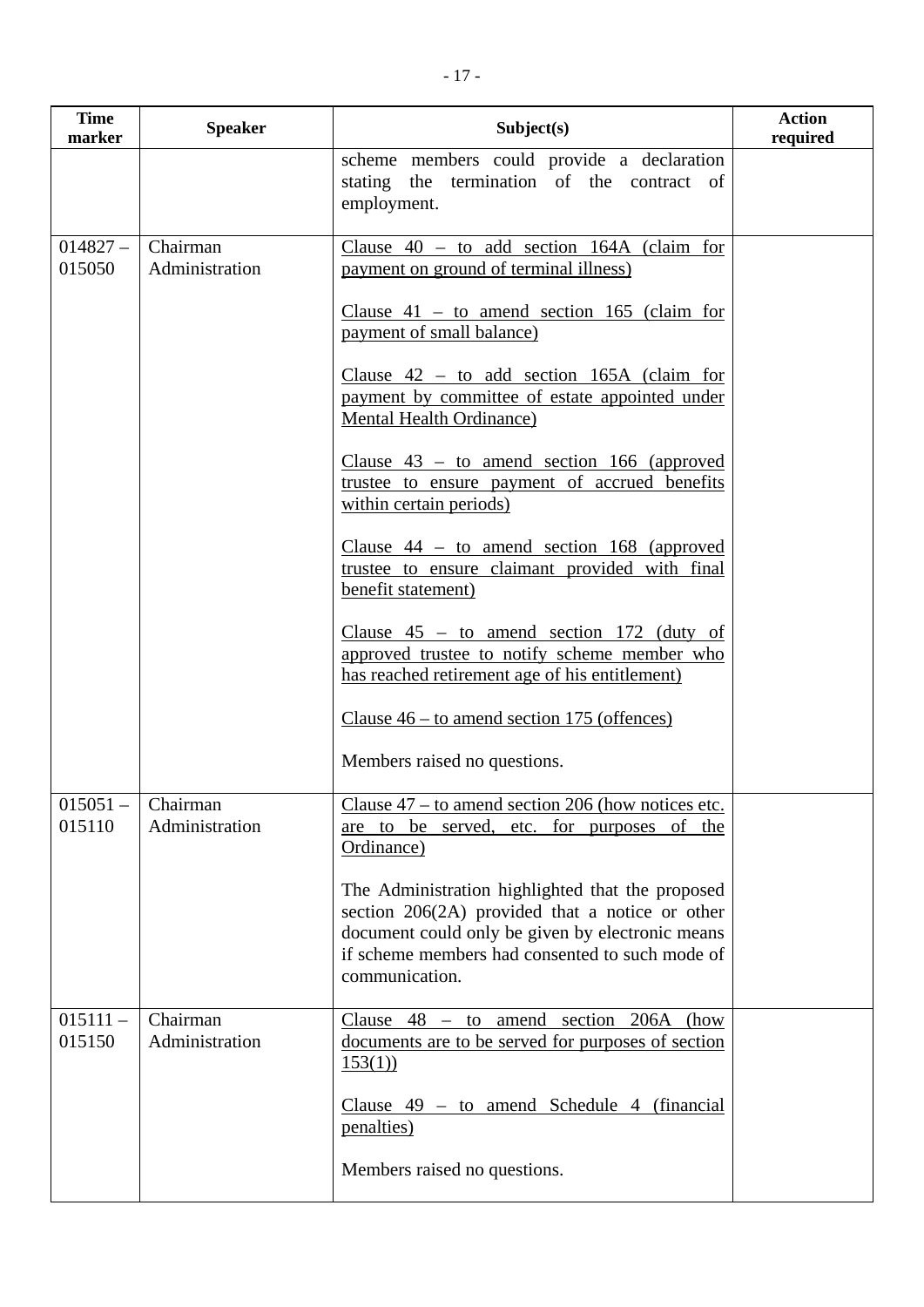| <b>Time</b><br>marker | <b>Speaker</b>             | Subject(s)                                                                                                                                                                                                                                                                                                                                                                                                                                                                                                                                                                                                | <b>Action</b><br>required |
|-----------------------|----------------------------|-----------------------------------------------------------------------------------------------------------------------------------------------------------------------------------------------------------------------------------------------------------------------------------------------------------------------------------------------------------------------------------------------------------------------------------------------------------------------------------------------------------------------------------------------------------------------------------------------------------|---------------------------|
|                       |                            | Members noted that the Administration had<br>proposed a CSA to the proposed item 11B to<br>consistency of the<br>reference<br>ensure<br>the<br>"Requirements on payment of accrued benefits by<br>instalments" in both the Chinese and English texts.                                                                                                                                                                                                                                                                                                                                                     |                           |
| $015151 -$<br>015228  | Chairman<br>Administration | Part 4 - Amendments to Mandatory Provident<br>Fund Schemes (Exemption) Regulation (Cap. 485)<br>sub. leg. $B)$                                                                                                                                                                                                                                                                                                                                                                                                                                                                                            |                           |
|                       |                            | Clause $50 -$ to amend section 26 (offences)                                                                                                                                                                                                                                                                                                                                                                                                                                                                                                                                                              |                           |
|                       |                            | The Administration highlighted that subsection (2)<br>was repealed pursuant to the addition of section<br>47D under clause 17 which sought to extend the<br>time limit for prosecution.                                                                                                                                                                                                                                                                                                                                                                                                                   |                           |
|                       |                            | Members raised no questions.                                                                                                                                                                                                                                                                                                                                                                                                                                                                                                                                                                              |                           |
| $015229 -$<br>015319  | Chairman<br>Administration | Clause 51 - to amend schedule 2 (mandatory<br>condition)                                                                                                                                                                                                                                                                                                                                                                                                                                                                                                                                                  |                           |
|                       |                            | Members noted that the proposed amendments<br>allow certain ORSO scheme members to enjoy the<br>same arrangements as MPF scheme members (i.e.<br>inclusion of terminal illness as an additional<br>ground of early withdrawal, clarification of the<br>meaning of permanently ceasing employment or<br>self-employment, trustee must not charge scheme<br>members any fee or impose any penalty for the<br>payment of accrued benefit other than necessary<br>transaction costs and a committee of estate<br>appointed under the Mental Health Ordinance may<br>make claims on behalf of scheme members). |                           |
|                       |                            | Members raised no questions.                                                                                                                                                                                                                                                                                                                                                                                                                                                                                                                                                                              |                           |
|                       |                            | Members noted that the Administration had<br>proposed a CSA to set out an additional scenario in<br>the definitions of "final average monthly relevant<br>income" and "years of post-MPF service" in<br>section 1(1) of Schedule 2 to the Mandatory<br>Provident Fund Schemes (Exemption) Regulation<br>(Cap. 485B).                                                                                                                                                                                                                                                                                      |                           |
| $015320 -$<br>015346  | Chairman<br>Administration | Part 5 - Amendments to Mandatory Provident<br>Fund Schemes (Specification of Permitted Periods)<br>Notice (Cap.485 sub.leg. F)                                                                                                                                                                                                                                                                                                                                                                                                                                                                            |                           |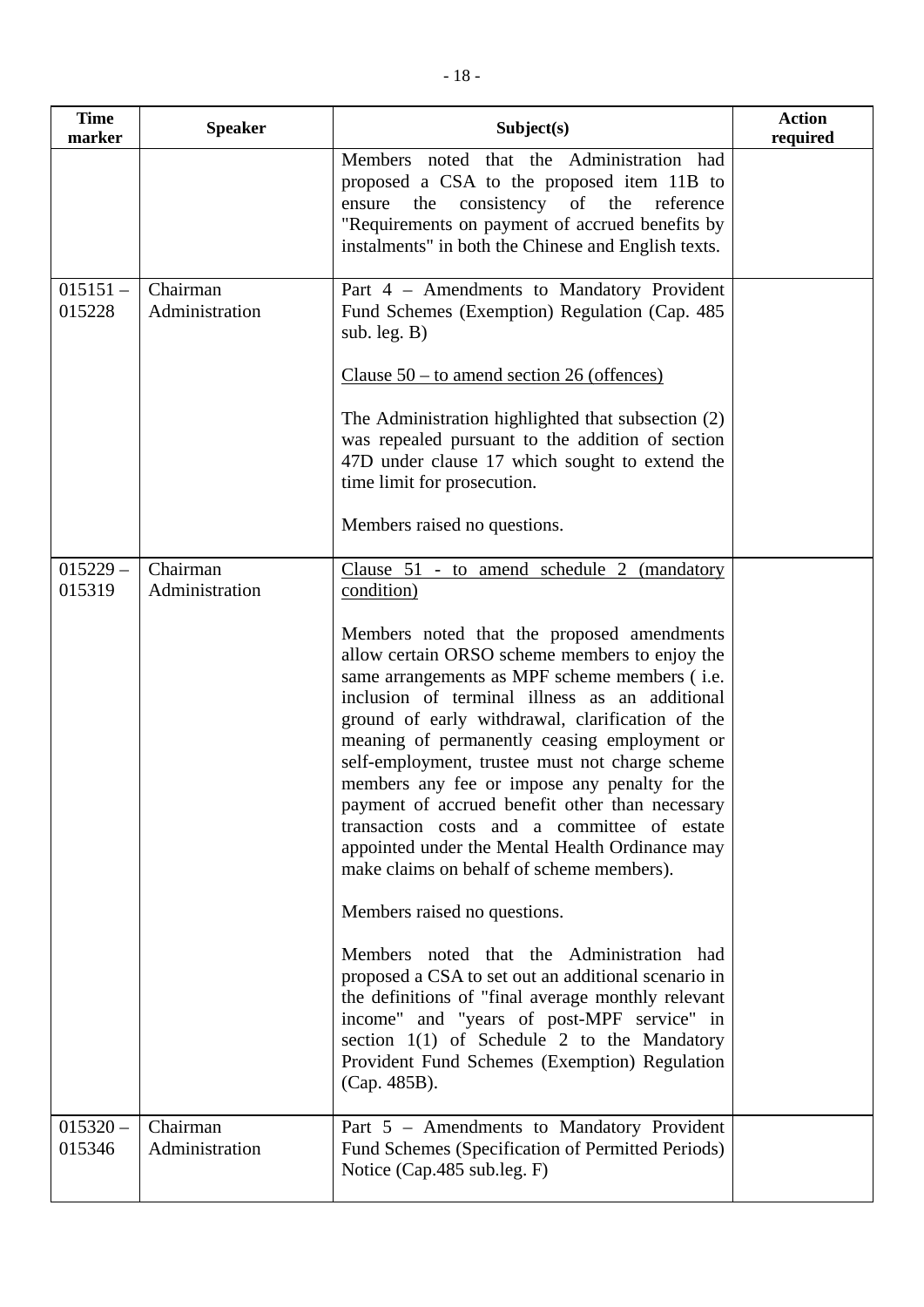| <b>Time</b><br>marker | <b>Speaker</b>                      | Subject(s)                                                                                                                                                                                                                                                                                                                                            | <b>Action</b><br>required              |
|-----------------------|-------------------------------------|-------------------------------------------------------------------------------------------------------------------------------------------------------------------------------------------------------------------------------------------------------------------------------------------------------------------------------------------------------|----------------------------------------|
|                       |                                     | Clause $52 -$ to amend section 1 (permitted period<br>specified for purposes of section 7 of Ordinance)                                                                                                                                                                                                                                               |                                        |
|                       |                                     | Clause $53 -$ to amend section 2 (permitted period<br>for purposes of section 7C of Ordinance)                                                                                                                                                                                                                                                        |                                        |
|                       |                                     | Members raised no questions.                                                                                                                                                                                                                                                                                                                          |                                        |
| $015347 -$<br>015424  | Chairman<br>Administration          | Part 6 – Amendments to Occupational Retirement<br>Schemes Ordinance (Cap. 426)                                                                                                                                                                                                                                                                        |                                        |
|                       |                                     | Clause $54 -$ to amend section 77 (preservation of<br>secrecy)                                                                                                                                                                                                                                                                                        |                                        |
|                       |                                     | Clause $55 -$ to add section 78A (Disclosure by<br>administrator or relevant employer)                                                                                                                                                                                                                                                                |                                        |
|                       |                                     | Members raised no questions.                                                                                                                                                                                                                                                                                                                          |                                        |
|                       |                                     | The Administration advised that it had proposed a<br>CSA to the proposed section 78A to specify the<br>criteria on which MPFA could give consent to<br>trustees or ORSO<br><b>MPF</b><br>administrators for<br>disclosure of information.                                                                                                             |                                        |
| $015425 -$<br>015507  | Chairman<br>Administration          | Part 7– Related and Consequential Amendments to<br>Inland Revenue Ordinance (Cap.112)                                                                                                                                                                                                                                                                 |                                        |
|                       |                                     | Clause $56 -$ to amend section 8 (charge of salaries<br>$\tan$ )                                                                                                                                                                                                                                                                                      |                                        |
|                       |                                     | Clause $57 -$ to amend section 9 (definition of<br>income from employment)                                                                                                                                                                                                                                                                            |                                        |
|                       |                                     | Members raised no questions.                                                                                                                                                                                                                                                                                                                          |                                        |
| $015508 -$<br>015828  | Chairman<br>ALA10<br>Administration | The Administration was requested to clarify<br>whether the terms "incapacity" and "無行為能力"<br>in the Inland Revenue Ordinance (Cap. 112)<br>should be aligned with the terms "total incapacity"<br>and "完全喪失行為能力" in the English and<br>Chinese texts of Cap. 485 for consistency as the<br>terms in Cap. 112 and Cap. 485 had the same<br>definition. | The<br>Administration<br>to follow up. |
|                       |                                     | The Chairman advised that the Bills Committee<br>had completed clause-by-clause examination of the<br>Chinese text of the Bill. He requested ALA 10 to<br>help scrutinize the English text of the Bill based on                                                                                                                                       |                                        |